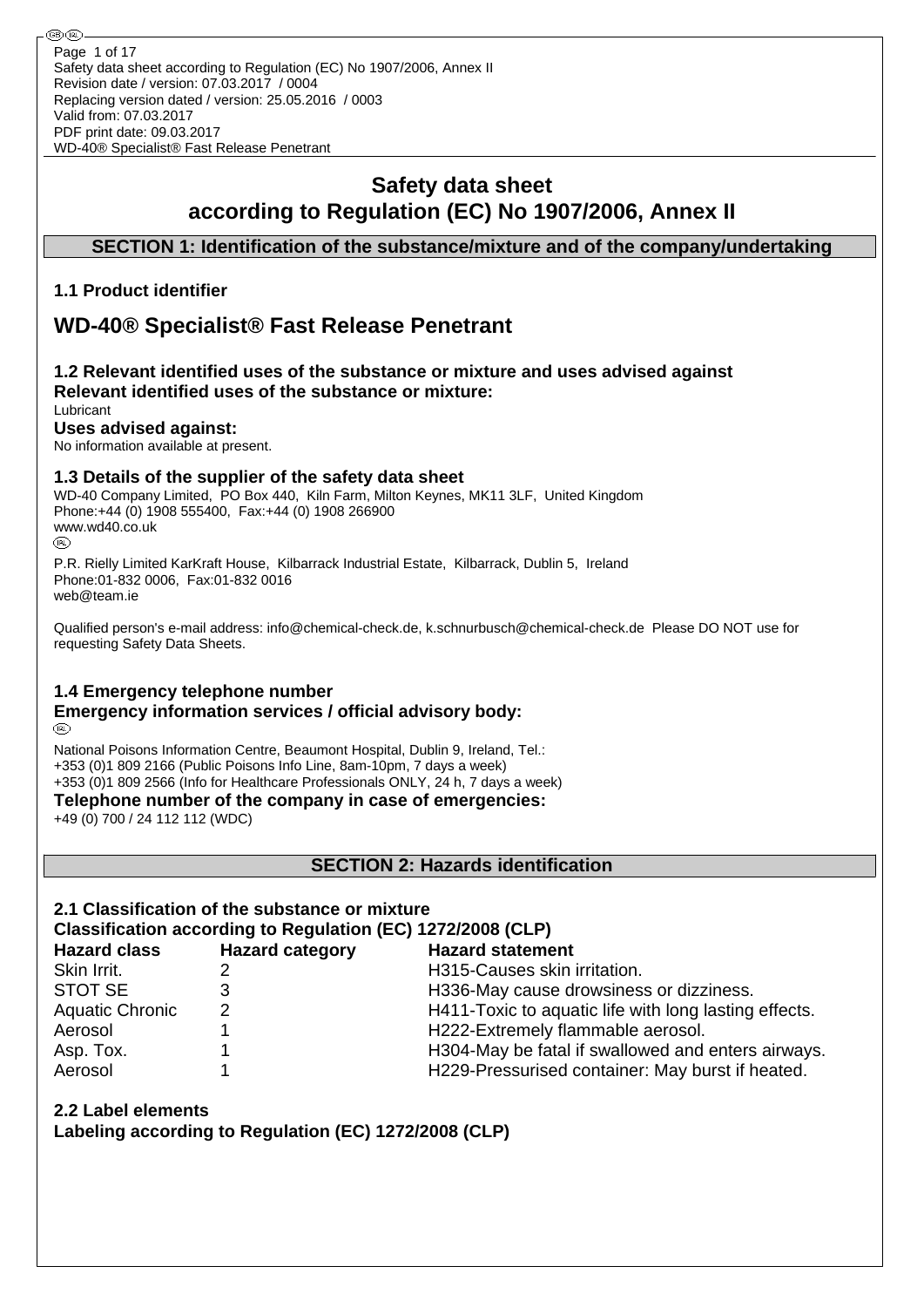

| Aquatic Chronic 2, H411                                     |                               |  |  |  |  |
|-------------------------------------------------------------|-------------------------------|--|--|--|--|
|                                                             |                               |  |  |  |  |
| Hydrocarbons, C11-C14, n-alkanes, isoalkanes, cyclics, < 2% |                               |  |  |  |  |
| aromatics                                                   |                               |  |  |  |  |
| <b>Registration number (REACH)</b>                          | 01-2119456620-43-XXXX         |  |  |  |  |
| <b>Index</b>                                                | $---$                         |  |  |  |  |
| <b>EINECS, ELINCS, NLP</b>                                  | 926-141-6 (REACH-IT List-No.) |  |  |  |  |
| <b>CAS</b>                                                  | $---$                         |  |  |  |  |
| content %                                                   | 30-50                         |  |  |  |  |
| Classification according to Regulation (EC) 1272/2008 (CLP) | Asp. Tox. 1, H304             |  |  |  |  |
|                                                             |                               |  |  |  |  |

STOT SE 3, H336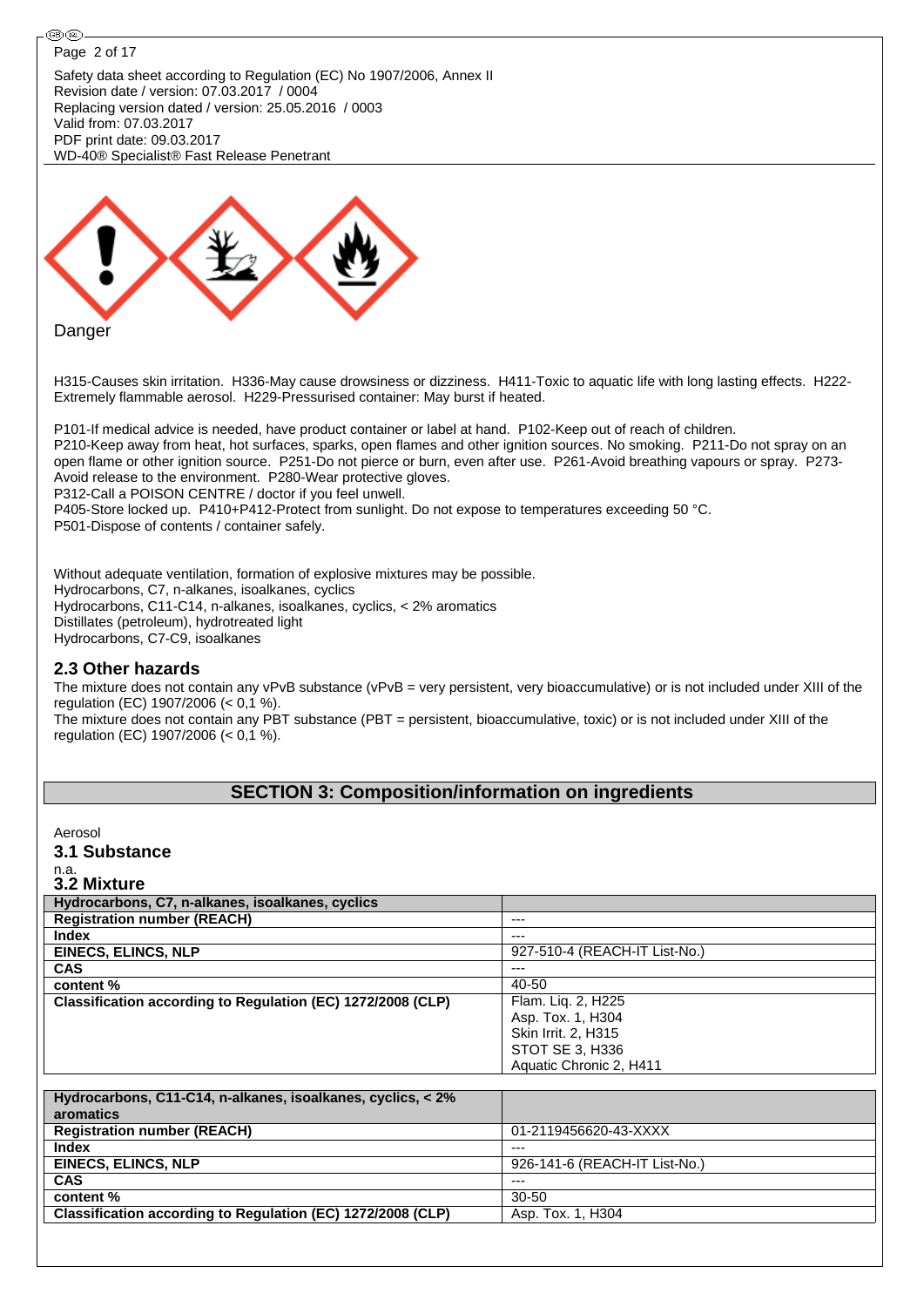| <b>Carbon dioxide</b>                                       | Substance for which an EU exposure limit value |
|-------------------------------------------------------------|------------------------------------------------|
|                                                             | applies.                                       |
| <b>Registration number (REACH)</b>                          | $- - -$                                        |
| <b>Index</b>                                                | $---$                                          |
| <b>EINECS, ELINCS, NLP</b>                                  | 204-696-9                                      |
| <b>CAS</b>                                                  | 124-38-9                                       |
| content %                                                   | $1 - 5$                                        |
| Classification according to Regulation (EC) 1272/2008 (CLP) | $- - -$                                        |

| Hydrocarbons, C7-C9, isoalkanes                             |                               |
|-------------------------------------------------------------|-------------------------------|
| <b>Registration number (REACH)</b>                          | ---                           |
| <b>Index</b>                                                | $---$                         |
| <b>EINECS, ELINCS, NLP</b>                                  | 921-728-3 (REACH-IT List-No.) |
| <b>CAS</b>                                                  | ---                           |
| content %                                                   | $1 - 5$                       |
| Classification according to Regulation (EC) 1272/2008 (CLP) | Flam. Liq. 2, H225            |
|                                                             | Asp. Tox. 1, H304             |
|                                                             | Skin Irrit. 2, H315           |
|                                                             | STOT SE 3, H336               |
|                                                             | Aquatic Chronic 2, H411       |

For the text of the H-phrases and classification codes (GHS/CLP), see Section 16.

The substances named in this section are given with their actual, appropriate classification!

For substances that are listed in appendix VI, table 3.1/3.2 of the regulation (EC) no. 1272/2008 (CLP regulation) this means that all notes that may be given here for the named classification have been taken into account.

## **SECTION 4: First aid measures**

# **4.1 Description of first aid measures**

#### **Inhalation**

Remove person from danger area.

Supply person with fresh air and consult doctor according to symptoms.

If the person is unconscious, place in a stable side position and consult a doctor.

#### **Skin contact**

Remove polluted, soaked clothing immediately, wash thoroughly with plenty of water and soap, in case of irritation of the skin (flare), consult a doctor.

#### **Eye contact**

Remove contact lenses.

Wash thoroughly for several minutes using copious water. Seek medical help if necessary.

#### **Ingestion**

Typically no exposure pathway. Rinse the mouth thoroughly with water. Do not induce vomiting - give copious water to drink. Consult doctor immediately. Danger of aspiration In case of vomiting, keep head low so that the stomach content does not reach the lungs.

# **4.2 Most important symptoms and effects, both acute and delayed**

Irritation of the eyes Irritation of the respiratory tract Coughing Headaches Dizziness Effects/damages the central nervous system Unconsciousness With long-term contact: Drying of the skin. Dermatitis (skin inflammation) Ingestion: Nausea Vomiting Danger of aspiration Oedema of the lungs chemical pneumonitis (condition similar to pneumonia) Other dangerous properties cannot be ruled out. In certain cases, the symptoms of poisoning may only appear after an extended period / after several hours.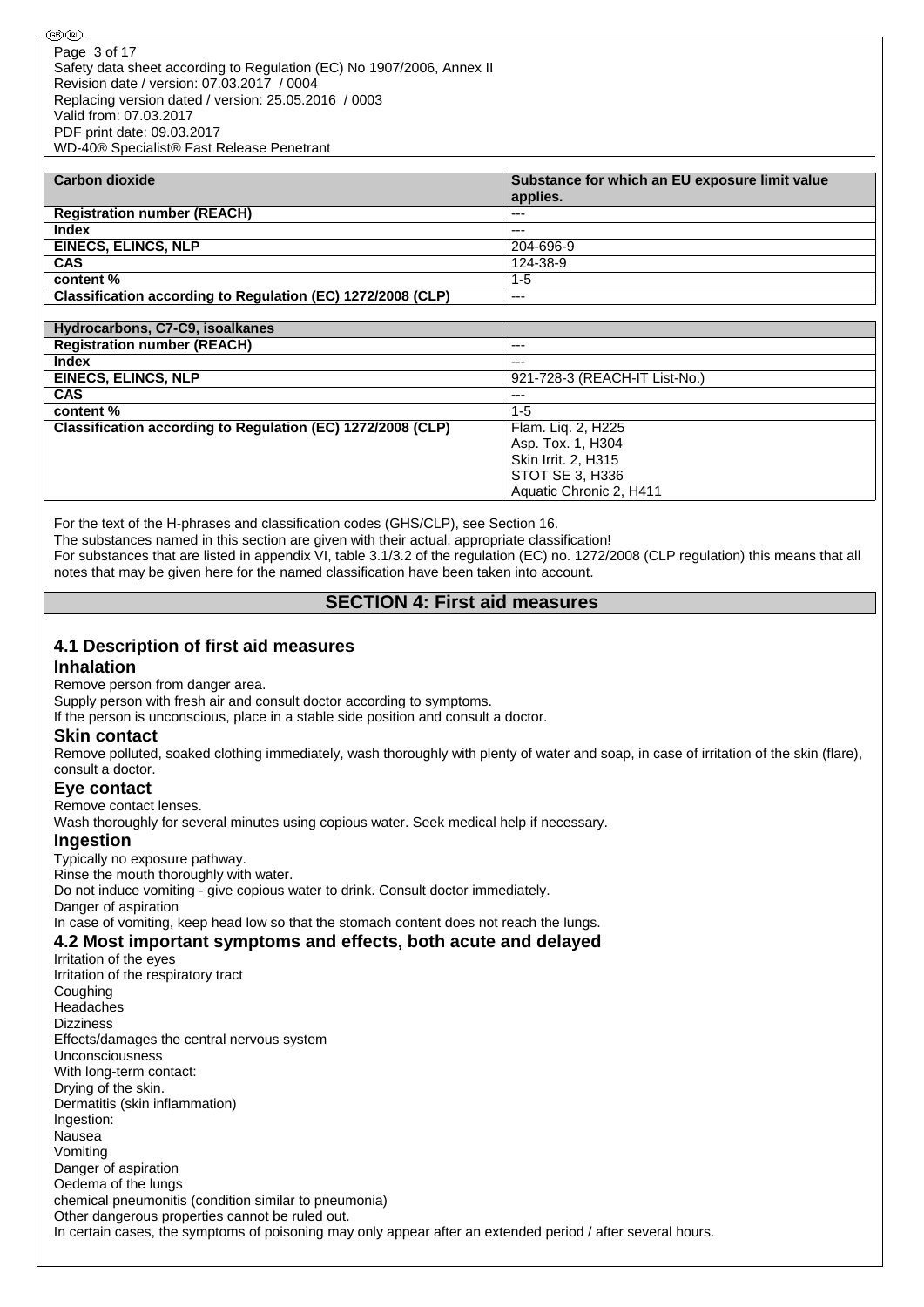Safety data sheet according to Regulation (EC) No 1907/2006, Annex II Revision date / version: 07.03.2017 / 0004 Replacing version dated / version: 25.05.2016 / 0003 Valid from: 07.03.2017 PDF print date: 09.03.2017 Page 4 of 17

WD-40® Specialist® Fast Release Penetrant

#### **4.3 Indication of any immediate medical attention and special treatment needed**

Gastric lavage (stomach washing) only under endotracheal intubation. Subsequent observation for pneumonia and pulmonary oedema. Pulmonary oedema prophylaxis

## **SECTION 5: Firefighting measures**

#### **5.1 Extinguishing media Suitable extinguishing media**

CO2 Extinction powder Water jet spray Alcohol resistant foam

#### **Unsuitable extinguishing media**

High volume water jet

#### **5.2 Special hazards arising from the substance or mixture**

In case of fire the following can develop: Oxides of carbon Toxic pyrolysis products. Danger of bursting (explosion) when heated Explosive vapour/air mixture

## **5.3 Advice for firefighters**

In case of fire and/or explosion do not breathe fumes. Protective respirator with independent air supply. According to size of fire Full protection, if necessary. Cool container at risk with water. Dispose of contaminated extinction water according to official regulations.

## **SECTION 6: Accidental release measures**

#### **6.1 Personal precautions, protective equipment and emergency procedures**

Remove possible causes of ignition - do not smoke.

Ensure sufficient supply of air.

Avoid inhalation, and contact with eyes or skin.

If applicable, caution - risk of slipping.

#### **6.2 Environmental precautions**

Prevent penetration into drains, cellars, working pits or other places in which accumulation could be hazardous.

Prevent surface and ground-water infiltration, as well as ground penetration.

If accidental entry into drainage system occurs, inform responsible authorities.

## **6.3 Methods and material for containment and cleaning up**

If spray or gas escapes, ensure ample fresh air is available.

Without adequate ventilation, formation of explosive mixtures may be possible. Active substance:

Soak up with absorbent material (e.g. universal binding agent, sand, diatomaceous earth) and dispose of according to Section 13.

#### **6.4 Reference to other sections**

For personal protective equipment see Section 8 and for disposal instructions see Section 13.

## **SECTION 7: Handling and storage**

In addition to information given in this section, relevant information can also be found in section 8 and 6.1.

## **7.1 Precautions for safe handling**

## **7.1.1 General recommendations**

Ensure good ventilation.

Avoid inhalation of the vapours.

Avoid contact with eyes or skin.

Keep away from sources of ignition - Do not smoke.

Take measures against electrostatic charging, if appropriate. Do not use on hot surfaces.

Eating, drinking, smoking, as well as food-storage, is prohibited in work-room.

Observe directions on label and instructions for use.

Use working methods according to operating instructions.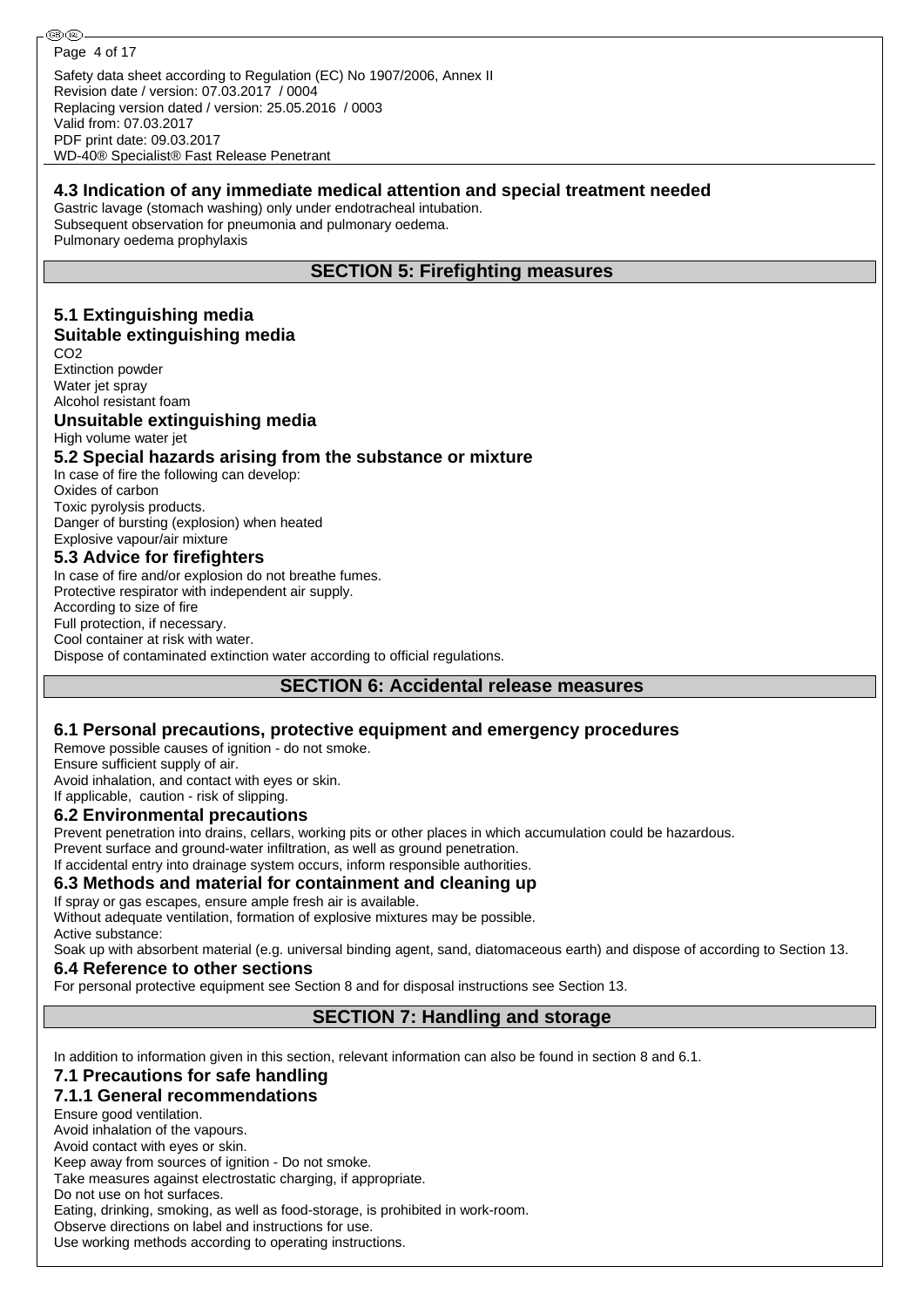**®®** Page 5 of 17Safety data sheet according to Regulation (EC) No 1907/2006, Annex II Revision date / version: 07.03.2017 / 0004 Replacing version dated / version: 25.05.2016 / 0003 Valid from: 07.03.2017 PDF print date: 09.03.2017 WD-40® Specialist® Fast Release Penetrant **7.1.2 Notes on general hygiene measures at the workplace** General hygiene measures for the handling of chemicals are applicable. Wash hands before breaks and at end of work. Keep away from food, drink and animal feedingstuffs. Remove contaminated clothing and protective equipment before entering areas in which food is consumed. **7.2 Conditions for safe storage, including any incompatibilities** Keep out of access to unauthorised individuals. Not to be stored in gangways or stair wells. Store product closed and only in original packing. Do not store with flammable or self-igniting materials. Observe special regulations for aerosols! Store cool.

Keep protected from direct sunlight and temperatures over 50°C. Store in a well ventilated place. Observe special storage conditions.

#### **7.3 Specific end use(s)**

No information available at present.

## **SECTION 8: Exposure controls/personal protection**

#### **8.1 Control parameters**

Workplace exposure limit (WEL) of the total hydrocarbon solvent content of the mixture (RCP method according to EH40): 1000 mg/m3

| ☜<br><b>Chemical Name</b>                                             | Hydrocarbons, C7, n-alkanes, isoalkanes, cyclics                           |                                     | Content %:40-<br>50 |
|-----------------------------------------------------------------------|----------------------------------------------------------------------------|-------------------------------------|---------------------|
| WEL-TWA: 800 mg/m3                                                    | WEL-STEL: ---                                                              |                                     |                     |
| Monitoring procedures:                                                | Draeger - Hydrocarbons 2/a (81 03 581)<br>$\blacksquare$                   |                                     |                     |
|                                                                       | Draeger - Hydrocarbons 0,1%/c (81 03 571)<br>Compur - KITA-187 S (551 174) |                                     |                     |
| <b>BMGV: ---</b>                                                      |                                                                            | Other information:<br>method, EH40) | (WEL acc. to RCP-   |
| ⊛<br><b>Chemical Name</b>                                             | Hydrocarbons, C7, n-alkanes, isoalkanes, cyclics                           |                                     | Content %:40-<br>50 |
| OELV-8h: 1200 mg/m3 (AGW)                                             | OELV-15min: 2(II) (AGW)                                                    |                                     | $---$               |
| Monitoring procedures:                                                | Draeger - Hydrocarbons 2/a (81 03 581)                                     |                                     |                     |
|                                                                       | Draeger - Hydrocarbons 0,1%/c (81 03 571)<br>Compur - KITA-187 S (551 174) |                                     |                     |
| BLV:<br>$\qquad \qquad -1$                                            |                                                                            | Other information:<br>$\cdots$      |                     |
| ை<br><b>Chemical Name</b>                                             | Hydrocarbons, C11-C14, n-alkanes, isoalkanes, cyclics, < 2% aromatics      |                                     | Content %:30-<br>50 |
| WEL-TWA: 1200 mg/m3 (>=C7 normal and                                  | WEL-STEL: 2(II) (AGW)                                                      |                                     | ---                 |
| branched chain alkanes)                                               |                                                                            |                                     |                     |
| Monitoring procedures:                                                | Draeger - Hydrocarbons 2/a (81 03 581)                                     |                                     |                     |
|                                                                       | Draeger - Hydrocarbons 0,1%/c (81 03 571)<br>Compur - KITA-187 S (551 174) |                                     |                     |
| BMGV:<br>$---$                                                        |                                                                            | Other information:<br>$---$         |                     |
|                                                                       |                                                                            |                                     | Content %:30-       |
| ⅏<br><b>Chemical Name</b>                                             | Hydrocarbons, C11-C14, n-alkanes, isoalkanes, cyclics, < 2% aromatics      |                                     | 50                  |
| OELV-8h: 600 mg/m3 (AGW)                                              | OELV-15min: 2(II) (AGW)                                                    |                                     | ---                 |
| Monitoring procedures:                                                | Draeger - Hydrocarbons 2/a (81 03 581)<br>$\blacksquare$                   |                                     |                     |
|                                                                       | Draeger - Hydrocarbons 0,1%/c (81 03 571)<br>Compur - KITA-187 S (551 174) |                                     |                     |
| BLV:<br>$\overline{a}$                                                |                                                                            | Other information:<br>$---$         |                     |
| ®                                                                     |                                                                            |                                     | Content %:1-        |
| <b>Chemical Name</b>                                                  | Distillates (petroleum), hydrotreated light                                |                                     | < 10                |
| WEL-TWA: $1200$ mg/m3 ( $>=$ C7 normal and<br>branched chain alkanes) | WEL-STEL: ---                                                              |                                     | ---                 |
| Monitoring procedures:                                                | Draeger - Hydrocarbons 2/a (81 03 581)                                     |                                     |                     |
|                                                                       | Draeger - Hydrocarbons 0,1%/c (81 03 571)                                  |                                     |                     |
|                                                                       | Compur - KITA-187 S (551 174)                                              |                                     |                     |
| BMGV:<br>$---$                                                        |                                                                            | Other information:<br>$\cdots$      |                     |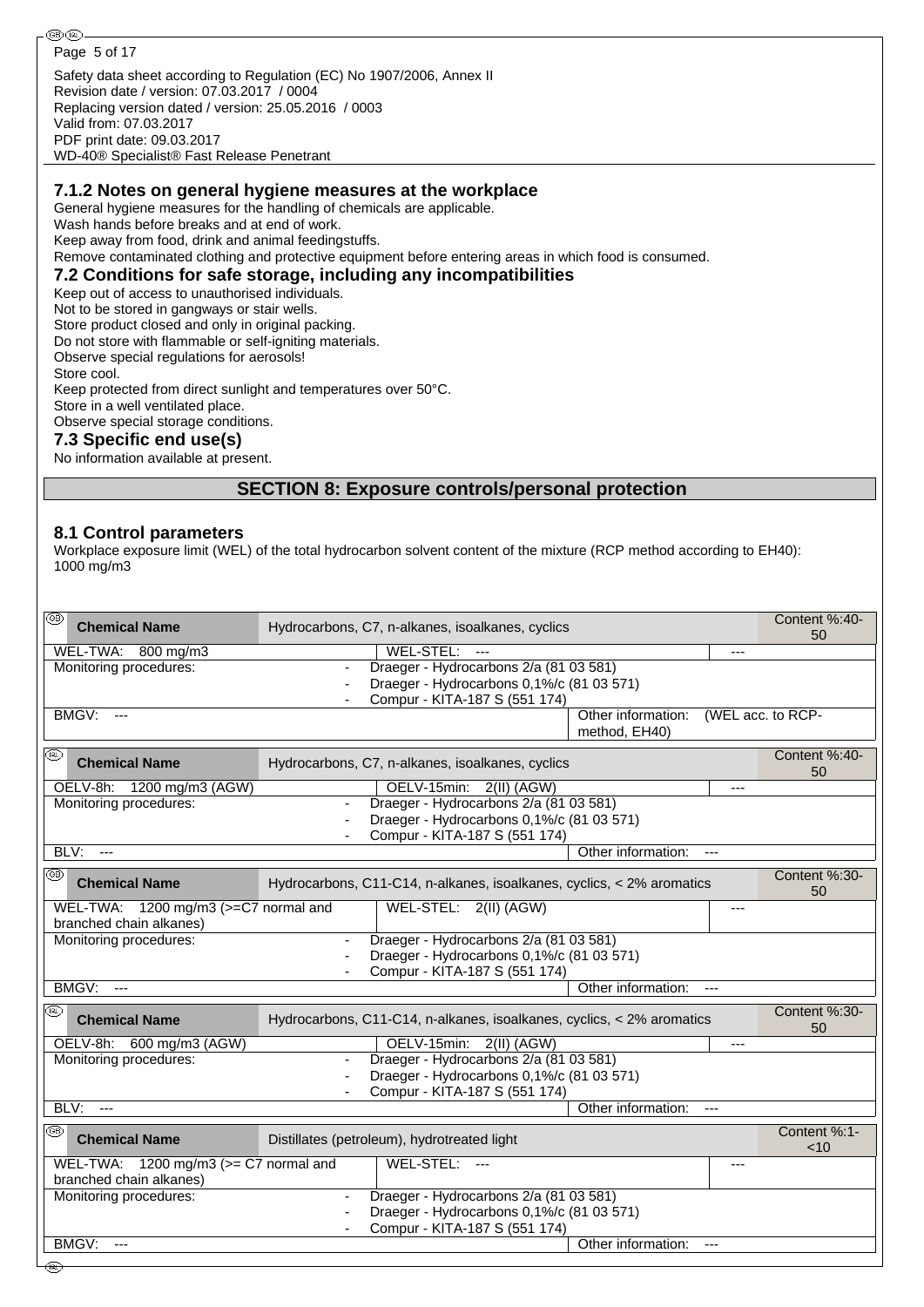| ை (ொலை-                                                                                                                                                                                                                                                                                          |                          |                                                                                                    |                                     |                   |               |
|--------------------------------------------------------------------------------------------------------------------------------------------------------------------------------------------------------------------------------------------------------------------------------------------------|--------------------------|----------------------------------------------------------------------------------------------------|-------------------------------------|-------------------|---------------|
| Page 6 of 17<br>Safety data sheet according to Regulation (EC) No 1907/2006, Annex II<br>Revision date / version: 07.03.2017 / 0004<br>Replacing version dated / version: 25.05.2016 / 0003<br>Valid from: 07.03.2017<br>PDF print date: 09.03.2017<br>WD-40® Specialist® Fast Release Penetrant |                          |                                                                                                    |                                     |                   |               |
|                                                                                                                                                                                                                                                                                                  |                          |                                                                                                    |                                     |                   | Content %:1-  |
| <b>Chemical Name</b>                                                                                                                                                                                                                                                                             |                          | Distillates (petroleum), hydrotreated light                                                        |                                     |                   | $<$ 10        |
| OELV-8h: 600 mg/m3 (AGW)                                                                                                                                                                                                                                                                         |                          | OELV-15min: 2(II) (AGW)                                                                            |                                     | $---$             |               |
| Monitoring procedures:                                                                                                                                                                                                                                                                           |                          | Draeger - Hydrocarbons 2/a (81 03 581)<br>Draeger - Hydrocarbons 0,1%/c (81 03 571)                |                                     |                   |               |
|                                                                                                                                                                                                                                                                                                  |                          | Compur - KITA-187 S (551 174)                                                                      |                                     |                   |               |
| BLV:<br>$\overline{\phantom{a}}$                                                                                                                                                                                                                                                                 |                          |                                                                                                    | Other information:                  | $\overline{a}$    |               |
| ை<br><b>Chemical Name</b>                                                                                                                                                                                                                                                                        | Carbon dioxide           |                                                                                                    |                                     |                   | Content %:1-5 |
| WEL-TWA: 5000 ppm (9150 mg/m3) (WEL),<br>5000 ppm (9000 mg/m3) (EU)                                                                                                                                                                                                                              |                          | WEL-STEL: 15000 ppm (27400 mg/m3) (WEL)                                                            |                                     | ---               |               |
| Monitoring procedures:                                                                                                                                                                                                                                                                           | $\overline{\phantom{a}}$ | Compur - KITA-126 B (549 475)                                                                      |                                     |                   |               |
|                                                                                                                                                                                                                                                                                                  |                          | Compur - KITA-126 SA (549 467)<br>Compur - KITA-126 SB (548 816)                                   |                                     |                   |               |
|                                                                                                                                                                                                                                                                                                  |                          | Compur - KITA-126 SF (549 491)                                                                     |                                     |                   |               |
|                                                                                                                                                                                                                                                                                                  |                          | Compur - KITA-126 SG (550 210)<br>Compur - KITA-126 SH (549 509)                                   |                                     |                   |               |
|                                                                                                                                                                                                                                                                                                  |                          | Compur - KITA-126 UH (549 517)                                                                     |                                     |                   |               |
|                                                                                                                                                                                                                                                                                                  |                          | Draeger - Carbon Dioxide 100/a (81 01 811)                                                         |                                     |                   |               |
|                                                                                                                                                                                                                                                                                                  |                          | Draeger - Carbon Dioxide 0,1%/a (CH 23 501)<br>Draeger - Carbon Dioxide 0,5%/a (CH 31 401)         |                                     |                   |               |
|                                                                                                                                                                                                                                                                                                  |                          | Draeger - Carbon Dioxide 1%/a (CH 25 101)                                                          |                                     |                   |               |
|                                                                                                                                                                                                                                                                                                  |                          | Draeger - Carbon Dioxide 5%/A (CH 20 301)                                                          |                                     |                   |               |
|                                                                                                                                                                                                                                                                                                  |                          | OSHA ID-172 (Carbon dioxide in workplace atmospheres) - 1990<br>NIOSH 6603 (Carbon dioxide) - 1994 |                                     |                   |               |
| BMGV:<br>---                                                                                                                                                                                                                                                                                     |                          |                                                                                                    | Other information:                  | $\overline{a}$    |               |
| œ)<br><b>Chemical Name</b>                                                                                                                                                                                                                                                                       | Carbon dioxide           |                                                                                                    |                                     |                   | Content %:1-5 |
| OELV-8h: 5000 ppm (9000 mg/m3) (OELV-8h,                                                                                                                                                                                                                                                         |                          | OELV-15min: 15000ppm (27000 mg/m3) (OELV-                                                          |                                     | $---$             |               |
| EC)<br>Monitoring procedures:                                                                                                                                                                                                                                                                    |                          | 15min)<br>Compur - KITA-126 B (549 475)                                                            |                                     |                   |               |
|                                                                                                                                                                                                                                                                                                  |                          | Compur - KITA-126 SA (549 467)                                                                     |                                     |                   |               |
|                                                                                                                                                                                                                                                                                                  |                          | Compur - KITA-126 SB (548 816)                                                                     |                                     |                   |               |
|                                                                                                                                                                                                                                                                                                  |                          | Compur - KITA-126 SF (549 491)<br>Compur - KITA-126 SG (550 210)                                   |                                     |                   |               |
|                                                                                                                                                                                                                                                                                                  |                          | Compur - KITA-126 SH (549 509)                                                                     |                                     |                   |               |
|                                                                                                                                                                                                                                                                                                  |                          | Compur - KITA-126 UH (549 517)<br>Draeger - Carbon Dioxide 100/a (81 01 811)                       |                                     |                   |               |
|                                                                                                                                                                                                                                                                                                  |                          | Draeger - Carbon Dioxide 0,1%/a (CH 23 501)                                                        |                                     |                   |               |
|                                                                                                                                                                                                                                                                                                  |                          | Draeger - Carbon Dioxide 0,5%/a (CH 31 401)                                                        |                                     |                   |               |
|                                                                                                                                                                                                                                                                                                  |                          | Draeger - Carbon Dioxide 1%/a (CH 25 101)<br>Draeger - Carbon Dioxide 5%/A (CH 20 301)             |                                     |                   |               |
|                                                                                                                                                                                                                                                                                                  |                          | OSHA ID-172 (Carbon dioxide in workplace atmospheres) - 1990                                       |                                     |                   |               |
|                                                                                                                                                                                                                                                                                                  |                          | NIOSH 6603 (Carbon dioxide) - 1994                                                                 |                                     |                   |               |
| BLV:<br>$- - -$                                                                                                                                                                                                                                                                                  |                          |                                                                                                    | Other information:                  | <b>IOELV</b>      |               |
| <sup>38</sup> Chemical Name<br>WEL-TWA: 1200 mg/m3                                                                                                                                                                                                                                               |                          | Hydrocarbons, C7-C9, isoalkanes<br>WEL-STEL: ---                                                   |                                     | $---$             | Content %:1-5 |
| Monitoring procedures:                                                                                                                                                                                                                                                                           |                          | Draeger - Hydrocarbons 2/a (81 03 581)                                                             |                                     |                   |               |
|                                                                                                                                                                                                                                                                                                  |                          | Draeger - Hydrocarbons 0,1%/c (81 03 571)<br>Compur - KITA-187 S (551 174)                         |                                     |                   |               |
| <b>BMGV: ---</b>                                                                                                                                                                                                                                                                                 |                          |                                                                                                    | Other information:<br>method, EH40) | (WEL acc. to RCP- |               |
| <sup>39</sup> Chemical Name                                                                                                                                                                                                                                                                      | Oil mist, mineral        |                                                                                                    |                                     |                   | Content %:    |
| WEL-TWA: 5 mg/m3 (ACGIH)<br>Monitoring procedures:                                                                                                                                                                                                                                               | $\overline{\phantom{a}}$ | WEL-STEL: 10 mg/m3 (ACGIH)<br>Draeger - Oil 10/a-P (67 28 371)                                     |                                     | $\cdots$          |               |
|                                                                                                                                                                                                                                                                                                  |                          | Draeger - Oil Mist 1/a (67 33 031)                                                                 |                                     |                   |               |
| BMGV:<br>$\overline{a}$                                                                                                                                                                                                                                                                          |                          |                                                                                                    | Other information:                  | $---$             |               |
| (RL)<br><b>Chemical Name</b>                                                                                                                                                                                                                                                                     | Oil mist, mineral        |                                                                                                    |                                     |                   | Content %:    |
| OELV-8h: 5 mg/m3 (Mineral oil, pure, highly &                                                                                                                                                                                                                                                    |                          | OELV-15min: ---                                                                                    |                                     | $---$             |               |
| severely refined (inhalable))<br>Monitoring procedures:                                                                                                                                                                                                                                          | $\overline{\phantom{a}}$ | Draeger - Oil 10/a-P (67 28 371)                                                                   |                                     |                   |               |
|                                                                                                                                                                                                                                                                                                  |                          | Draeger - Oil Mist 1/a (67 33 031)                                                                 |                                     |                   |               |
| BLV: ---                                                                                                                                                                                                                                                                                         |                          |                                                                                                    | Other information:                  | ----              |               |
| ®∣<br><b>Chemical Name</b>                                                                                                                                                                                                                                                                       | Paraffin wax, fume       |                                                                                                    |                                     |                   | Content %:    |
| WEL-TWA: 2 mg/m3<br>Monitoring procedures:                                                                                                                                                                                                                                                       |                          | WEL-STEL:<br>$6 \,\mathrm{mg/m3}$<br>$---$                                                         |                                     | $---$             |               |
|                                                                                                                                                                                                                                                                                                  |                          |                                                                                                    |                                     |                   |               |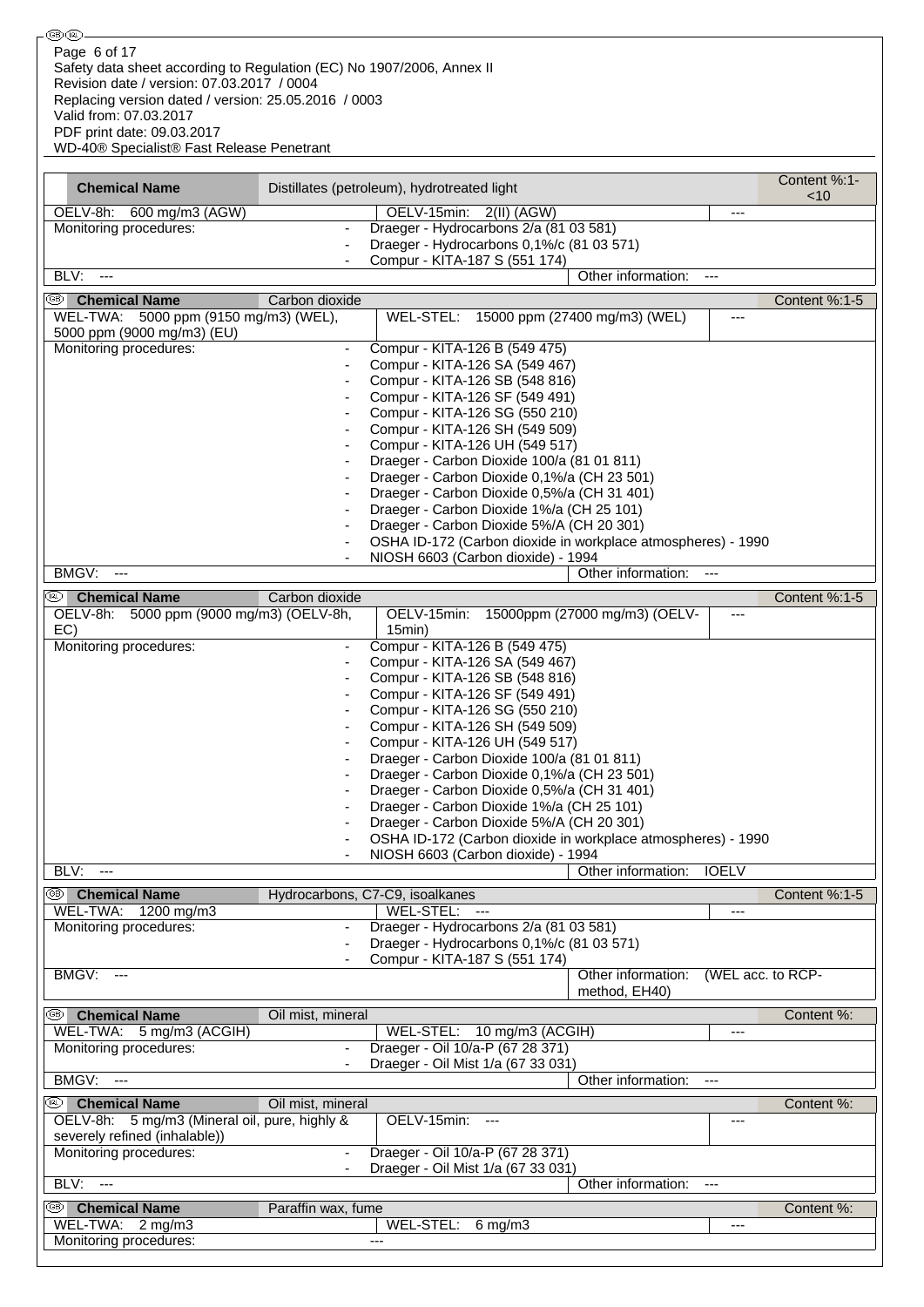Safety data sheet according to Regulation (EC) No 1907/2006, Annex II Revision date / version: 07.03.2017 / 0004 Replacing version dated / version: 25.05.2016 / 0003 Valid from: 07.03.2017 PDF print date: 09.03.2017 WD-40® Specialist® Fast Release Penetrant Page 7 of 17

௵

| BMGV: ---                           |                     | Other information:<br>$---$ |            |
|-------------------------------------|---------------------|-----------------------------|------------|
| $\circledR$<br><b>Chemical Name</b> | Paraffin wax, fume  |                             | Content %: |
| OELV-8h: 2 mg/m3                    | OELV-15min: 6 mg/m3 |                             | $- - -$    |
| Monitoring procedures:              | ---                 |                             |            |
| BLV:<br>$---$                       |                     | Other information:<br>$---$ |            |

 WEL-TWA = Workplace Exposure Limit - Long-term exposure limit (8-hour TWA (= time weighted average) reference period) EH40. AGW = "Arbeitsplatzgrenzwert" (workplace limit value, Germany). | WEL-STEL = Workplace Exposure Limit - Short-term exposure limit (15-minute reference period). | BMGV = Biological monitoring guidance value EH40. BGW = "Biologischer Grenzwert" (biological limit value, Germany) | Other information: Sen = Capable of causing occupational asthma. Sk = Can be absorbed through skin. Carc = Capable of causing cancer and/or heritable genetic damage.

\*\* = The exposure limit for this substance is repealed through the TRGS 900 (Germany) of January 2006 with the goal of revision.

 OELV-8h = Occupational Exposure Limit Value (8-hour reference period). (IFV) = Inhalable Fraction and Vapour. (I) = Inhalable Fraction. (R) = Respirable Fraction. | OELV-15min = Occupational Exposure Limit Value (15-minute reference period). (IFV) = Inhalable Fraction and Vapour. (I) = Inhalable Fraction. (R) = Respirable Fraction. | BLV = Biological limit value | Other information: Carc1A, Carc1B = carcinogenic substance, Cat. 1A or 1B. Muta1A, Muta1B = mutagenic substance, Cat. 1A or 1B. Repr1A, Repr1B = Substances known to be toxic for reproduction, Cat. 1A or 1B. Sk = can be absorbed through skin. Asphx = asphyxiant. Sen = Respiratory sensitizer. BOELV = Binding Occupational Exposure Limit Values. IOELV = Indicative Occupational Exposure Limit Values.

| Hydrocarbons, C7, n-alkanes, isoalkanes, cyclics |                                                         |                                |                  |       |               |             |  |
|--------------------------------------------------|---------------------------------------------------------|--------------------------------|------------------|-------|---------------|-------------|--|
| Area of application                              | Exposure route /<br><b>Environmental</b><br>compartment | <b>Effect on health</b>        | <b>Descripto</b> | Value | Unit          | <b>Note</b> |  |
| Consumer                                         | Human - dermal                                          | Long term, systemic<br>effects | <b>DNEL</b>      | 149   | mg/kg<br>bw/d |             |  |
| Consumer                                         | Human - inhalation                                      | Long term, systemic<br>effects | <b>DNEL</b>      | 447   | mg/m3         |             |  |
| Consumer                                         | Human - oral                                            | Long term, systemic<br>effects | <b>DNEL</b>      | 149   | mg/kg<br>bw/d |             |  |
| Workers / employees                              | Human - dermal                                          | Long term, systemic<br>effects | <b>DNEL</b>      | 300   | mg/kg<br>bw/d |             |  |
| Workers / employees                              | Human - inhalation                                      | Long term, systemic<br>effects | <b>DNEL</b>      | 2085  | mg/m3         |             |  |

| Hydrocarbons, C7-C9, isoalkanes |                         |                         |                  |       |        |             |  |
|---------------------------------|-------------------------|-------------------------|------------------|-------|--------|-------------|--|
| Area of application             | <b>Exposure route /</b> | <b>Effect on health</b> | <b>Descripto</b> | Value | Unit   | <b>Note</b> |  |
|                                 | <b>Environmental</b>    |                         |                  |       |        |             |  |
|                                 | compartment             |                         |                  |       |        |             |  |
| Consumer                        | Human - oral            | Long term, systemic     | <b>DNEL</b>      | 699   | mg/kg  |             |  |
|                                 |                         | effects                 |                  |       | bw/day |             |  |
| Consumer                        | Human - dermal          | Long term, systemic     | <b>DNEL</b>      | 699   | mg/kg  |             |  |
|                                 |                         | effects                 |                  |       | bw/day |             |  |
| Consumer                        | Human - inhalation      | Long term, systemic     | <b>DNEL</b>      | 608   | mg/m3  |             |  |
|                                 |                         | effects                 |                  |       |        |             |  |
| Workers / employees             | Human - dermal          | Long term, systemic     | <b>DNEL</b>      | 773   | mg/kg  |             |  |
|                                 |                         | effects                 |                  |       | bw/dav |             |  |
| Workers / employees             | Human - inhalation      | Long term, systemic     | <b>DNEL</b>      | 2035  | mg/m3  |             |  |
|                                 |                         | effects                 |                  |       |        |             |  |

## **8.2 Exposure controls 8.2.1 Appropriate engineering controls**

Ensure good ventilation. This can be achieved by local suction or general air extraction.

If this is insufficient to maintain the concentration under the WEL or AGW values, suitable breathing protection should be worn. Applies only if maximum permissible exposure values are listed here.

Suitable assessment methods for reviewing the effectiveness of protection measures adopted include metrological and nonmetrological investigative techniques.

These are specified by e.g. EN 14042.

EN 14042 "Workplace atmospheres. Guide for the application and use of procedures for the assessment of exposure to chemical and biological agents".

## **8.2.2 Individual protection measures, such as personal protective equipment**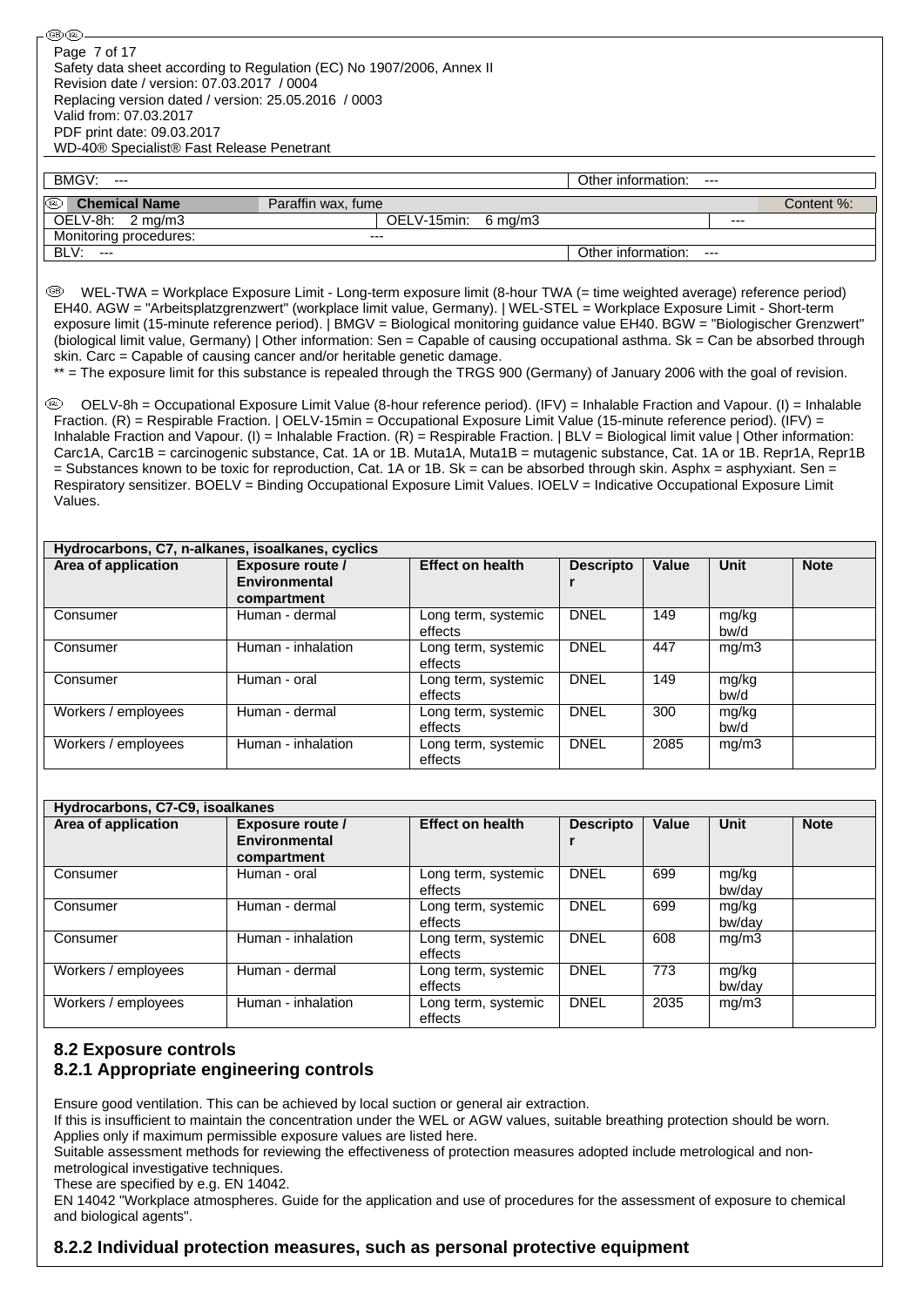⊛® Page 8 of 17Safety data sheet according to Regulation (EC) No 1907/2006, Annex II Revision date / version: 07.03.2017 / 0004 Replacing version dated / version: 25.05.2016 / 0003 Valid from: 07.03.2017 PDF print date: 09.03.2017 WD-40® Specialist® Fast Release Penetrant General hygiene measures for the handling of chemicals are applicable. Wash hands before breaks and at end of work. Keep away from food, drink and animal feedingstuffs. Remove contaminated clothing and protective equipment before entering areas in which food is consumed. Eye/face protection: With danger of contact with eyes. Tight fitting protective goggles with side protection (EN 166). Skin protection - Hand protection: Normally not necessary. with long-term contact: If applicable Protective nitrile gloves (EN 374) Minimum layer thickness in mm: 0,4 Permeation time (penetration time) in minutes:  $>= 480$ Protective Viton® / fluoroelastomer gloves (EN 374) Minimum layer thickness in mm:  $0,4$ Permeation time (penetration time) in minutes:  $= 480$ Protective hand cream recommended. Skin protection - Other: Protective working garments (e.g. safety shoes EN ISO 20345, long-sleeved protective working garments). Respiratory protection: Normally not necessary. If OES or MEL is exceeded. Filter A2 P2 (EN 14387), code colour brown, white At high concentrations: Respiratory protection appliance (insulation device) (e.g. EN 137 or EN 138) Observe wearing time limitations for respiratory protection equipment. Thermal hazards: Not applicable Additional information on hand protection - No tests have been performed. In the case of mixtures, the selection has been made according to the knowledge available and the information about the contents. Selection of materials derived from glove manufacturer's indications. Final selection of glove material must be made taking the breakthrough times, permeation rates and degradation into account. Selection of a suitable glove depends not only on the material but also on other quality characteristics and varies from manufacturer to manufacturer. In the case of mixtures, the resistance of glove materials cannot be predicted and must therefore be tested before use. The exact breakthrough time of the glove material can be requested from the protective glove manufacturer and must be observed. **8.2.3 Environmental exposure controls** No information available at present. **SECTION 9: Physical and chemical properties**

#### **9.1 Information on basic physical and chemical properties**

| Physical state:                          | Aerosol. Active substance: liquid. |
|------------------------------------------|------------------------------------|
| Colour:                                  | Beige                              |
| Odour:                                   | Perfumed                           |
| Odour threshold:                         | Not determined                     |
| pH-value:                                | n.a.                               |
| Melting point/freezing point:            | Not determined                     |
| Initial boiling point and boiling range: | n.a.                               |
| Flash point:                             | n.a.                               |
| Evaporation rate:                        | Not determined                     |
| Flammability (solid, gas):               | Not determined                     |
| Lower explosive limit:                   | $0.8$ Vol-%                        |
| Upper explosive limit:                   | Not determined                     |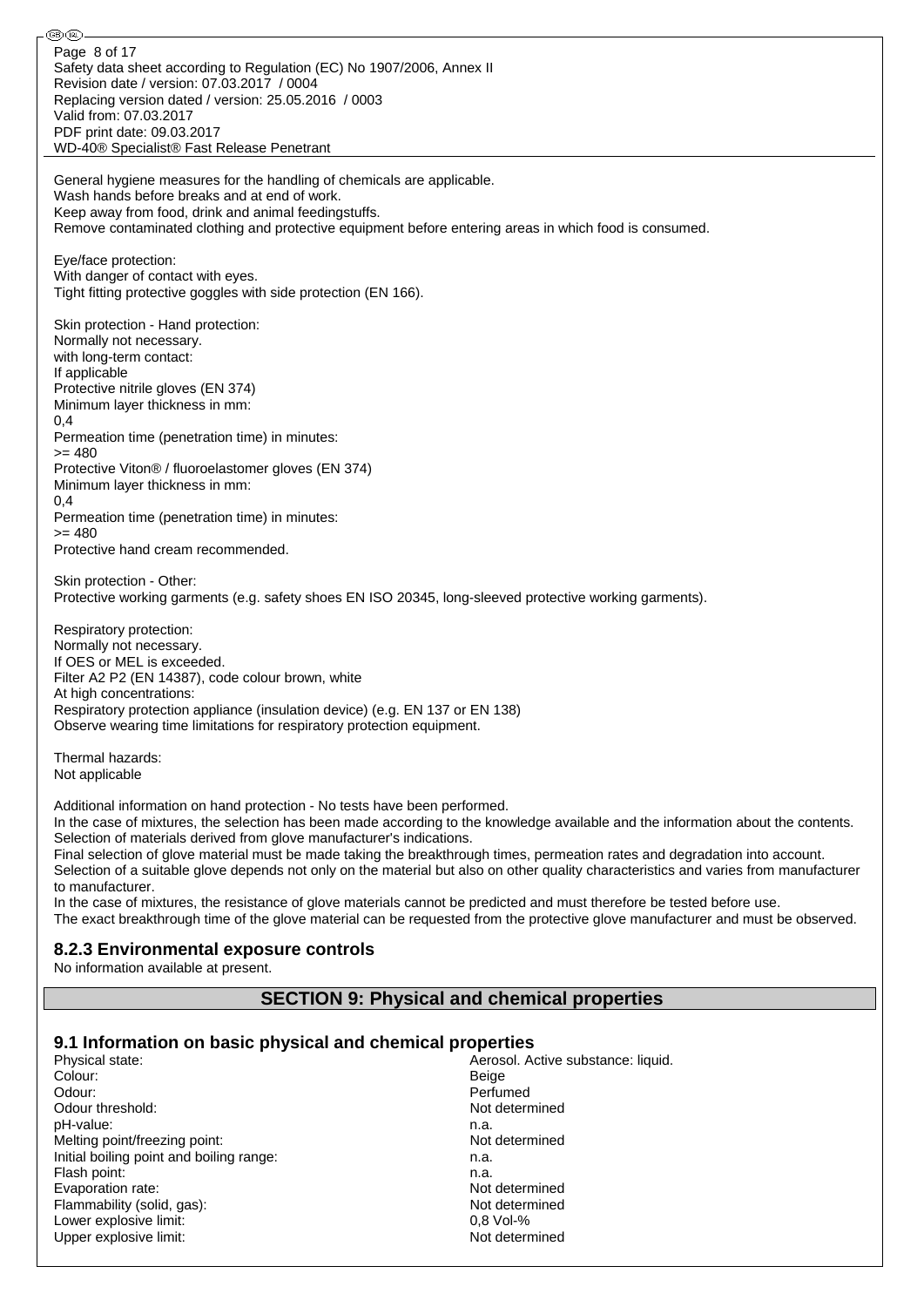Safety data sheet according to Regulation (EC) No 1907/2006, Annex II Revision date / version: 07.03.2017 / 0004 Replacing version dated / version: 25.05.2016 / 0003 Valid from: 07.03.2017 PDF print date: 09.03.2017 WD-40® Specialist® Fast Release Penetrant Page 9 of 17

Vapour pressure: Not determined<br>
Vapour density (air = 1): Not determined<br>
Not determined Vapour density (air  $= 1$ ): Density: 0,764 g/ml Bulk density: n.a. Solubility(ies):<br>
Water solubility:<br>
Water solubility:<br>
Water solubility: Water solubility:<br>
Partition coefficient (n-octanol/water):<br>
Partition coefficient (n-octanol/water):<br>
Not determined Partition coefficient (n-octanol/water): Auto-ignition temperature: Not determined Decomposition temperature: Not determined Viscosity: Not determined

#### Oxidising properties: No **9.2 Other information**

Miscibility: Not determined Fat solubility / solvent: Not determined Conductivity: Not determined Surface tension: Not determined Solvents content: Not determined

௵

Explosive properties: Product is not explosive. Possible build up of explosive/highly flammable vapour/air mixture.

## **SECTION 10: Stability and reactivity**

#### **10.1 Reactivity**

The product has not been tested. **10.2 Chemical stability**

Stable with proper storage and handling.

## **10.3 Possibility of hazardous reactions**

No decomposition if used as intended.

### **10.4 Conditions to avoid**

Heating, open flame, ignition sources Pressure increase will result in danger of bursting.

### **10.5 Incompatible materials**

Avoid contact with strong oxidizing agents.

#### **10.6 Hazardous decomposition products**

No decomposition when used as directed.

## **SECTION 11: Toxicological information**

#### **11.1 Information on toxicological effects**

Possibly more information on health effects, see Section 2.1 (classification).

| WD-40 <sup>®</sup> Specialist <sup>®</sup> Fast Release Penetrant |                 |       |      |          |                    |              |  |
|-------------------------------------------------------------------|-----------------|-------|------|----------|--------------------|--------------|--|
| <b>Toxicity / effect</b>                                          | <b>Endpoint</b> | Value | Unit | Organism | <b>Test method</b> | <b>Notes</b> |  |
| Acute toxicity, by oral route:                                    |                 |       |      |          |                    | n.d.a.       |  |
| Acute toxicity, by dermal                                         |                 |       |      |          |                    | n.d.a.       |  |
| route:                                                            |                 |       |      |          |                    |              |  |
| Acute toxicity, by inhalation:                                    |                 |       |      |          |                    | n.d.a.       |  |
| Skin corrosion/irritation:                                        |                 |       |      |          |                    | n.d.a.       |  |
| Serious eye                                                       |                 |       |      |          |                    | n.d.a.       |  |
| damage/irritation:                                                |                 |       |      |          |                    |              |  |
| Respiratory or skin                                               |                 |       |      |          |                    | n.d.a.       |  |
| sensitisation:                                                    |                 |       |      |          |                    |              |  |
| Germ cell mutagenicity:                                           |                 |       |      |          |                    | n.d.a.       |  |
| Carcinogenicity:                                                  |                 |       |      |          |                    | n.d.a.       |  |
| Reproductive toxicity:                                            |                 |       |      |          |                    | n.d.a.       |  |
| Specific target organ toxicity -                                  |                 |       |      |          |                    | n.d.a.       |  |
| single exposure (STOT-SE):                                        |                 |       |      |          |                    |              |  |
| Specific target organ toxicity -                                  |                 |       |      |          |                    | n.d.a.       |  |
| repeated exposure (STOT-                                          |                 |       |      |          |                    |              |  |
| $RE)$ :                                                           |                 |       |      |          |                    |              |  |
| Aspiration hazard:                                                |                 |       |      |          |                    | n.d.a.       |  |
| Symptoms:                                                         |                 |       |      |          |                    | n.d.a.       |  |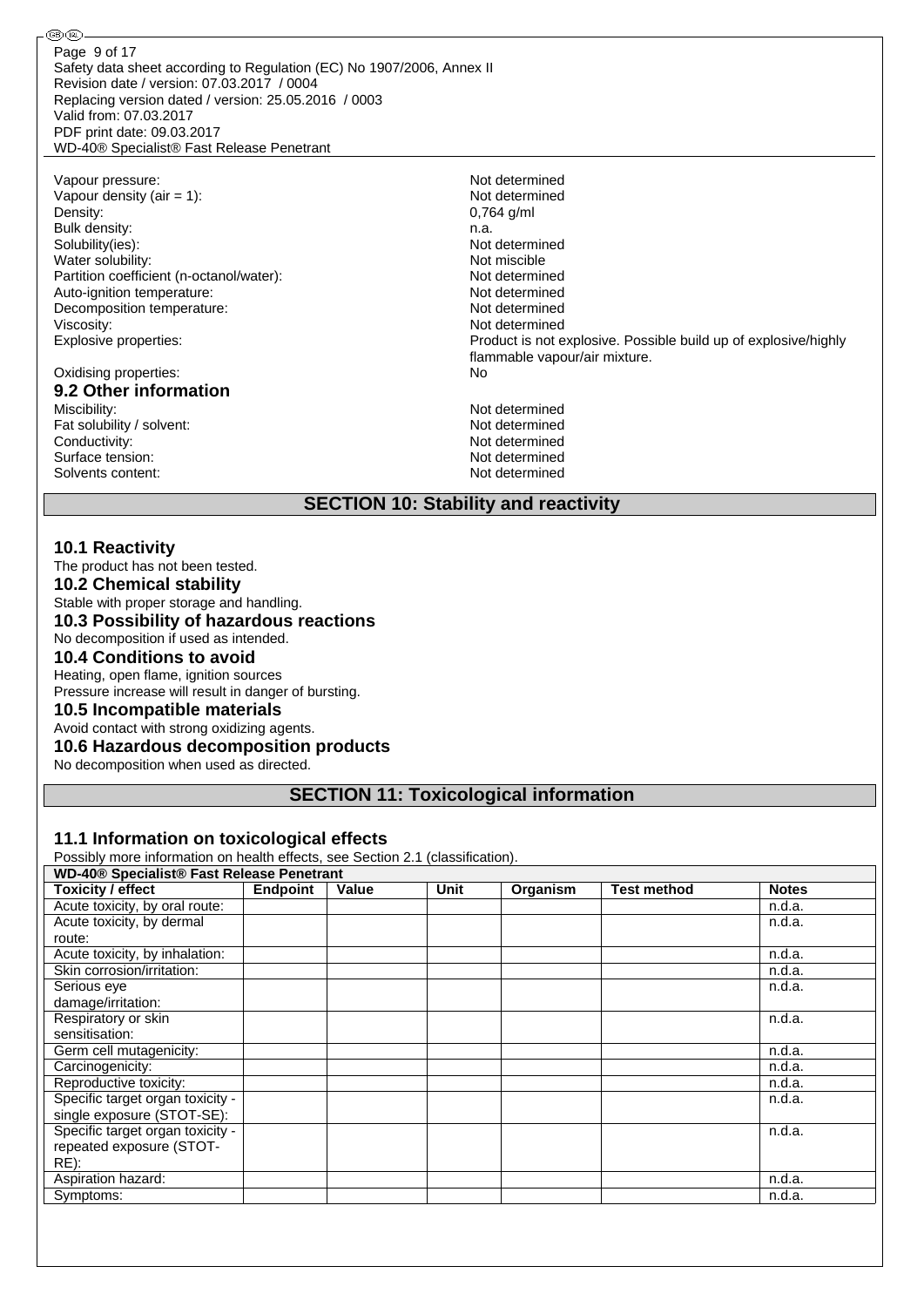| <b>⑧凪</b>                                                             |              |       |             |            |                                      |                                |
|-----------------------------------------------------------------------|--------------|-------|-------------|------------|--------------------------------------|--------------------------------|
| Page 10 of 17                                                         |              |       |             |            |                                      |                                |
| Safety data sheet according to Regulation (EC) No 1907/2006, Annex II |              |       |             |            |                                      |                                |
| Revision date / version: 07.03.2017 / 0004                            |              |       |             |            |                                      |                                |
| Replacing version dated / version: 25.05.2016 / 0003                  |              |       |             |            |                                      |                                |
| Valid from: 07.03.2017                                                |              |       |             |            |                                      |                                |
| PDF print date: 09.03.2017                                            |              |       |             |            |                                      |                                |
| WD-40® Specialist® Fast Release Penetrant                             |              |       |             |            |                                      |                                |
|                                                                       |              |       |             |            |                                      |                                |
| Other information:                                                    |              |       |             |            |                                      | Classification<br>according to |
|                                                                       |              |       |             |            |                                      | calculation                    |
|                                                                       |              |       |             |            |                                      | procedure.                     |
|                                                                       |              |       |             |            |                                      |                                |
| Hydrocarbons, C7, n-alkanes, isoalkanes, cyclics                      |              |       |             |            |                                      |                                |
| <b>Toxicity / effect</b>                                              | Endpoint     | Value | <b>Unit</b> | Organism   | <b>Test method</b>                   | <b>Notes</b>                   |
| Acute toxicity, by oral route:                                        | LD50         | >5840 | mg/kg       | Rat        | OECD 401 (Acute                      | Analogous                      |
|                                                                       |              |       |             |            | Oral Toxicity)                       | conclusion                     |
| Acute toxicity, by dermal                                             | LD50         | >2920 | mg/kg       | Rat        | OECD 402 (Acute                      | Analogous                      |
| route:                                                                |              |       |             |            | Dermal Toxicity)                     | conclusion                     |
| Acute toxicity, by inhalation:                                        | LC50         | >23,3 | mg/l/4h     | Rat        | OECD 403 (Acute                      | Analogous                      |
|                                                                       |              |       |             |            | Inhalation Toxicity)                 | conclusion                     |
| Skin corrosion/irritation:                                            |              |       |             | Rabbit     | OECD 404 (Acute                      | Irritant                       |
|                                                                       |              |       |             |            | Dermal                               |                                |
|                                                                       |              |       |             |            | Irritation/Corrosion)                |                                |
| Serious eye                                                           |              |       |             | Rabbit     |                                      | Not irritant                   |
| damage/irritation:                                                    |              |       |             |            |                                      |                                |
| Respiratory or skin<br>sensitisation:                                 |              |       |             | Guinea pig | OECD 406 (Skin                       | No (skin                       |
| Germ cell mutagenicity:                                               |              |       |             |            | Sensitisation)<br>OECD 476 (In Vitro | contact)<br>Negative           |
|                                                                       |              |       |             |            | Mammalian Cell Gene                  |                                |
|                                                                       |              |       |             |            | <b>Mutation Test)</b>                |                                |
| Carcinogenicity:                                                      |              |       |             |            |                                      | Negative                       |
| Reproductive toxicity:                                                | <b>NOAEL</b> | 9000  | ppm         | Rat        | OECD 416 (Two-                       | Negative                       |
|                                                                       |              |       |             |            | generation                           |                                |
|                                                                       |              |       |             |            | <b>Reproduction Toxicity</b>         |                                |
|                                                                       |              |       |             |            | Study)                               |                                |
| Aspiration hazard:                                                    |              |       |             |            |                                      | Yes                            |
| Symptoms:                                                             |              |       |             |            |                                      | drowsiness,                    |
|                                                                       |              |       |             |            |                                      | unconsciousnes                 |
|                                                                       |              |       |             |            |                                      | S,                             |
|                                                                       |              |       |             |            |                                      | heart/circulatory              |
|                                                                       |              |       |             |            |                                      | disorders,                     |
|                                                                       |              |       |             |            |                                      | headaches.                     |
|                                                                       |              |       |             |            |                                      | cramps,                        |

|                                                                       |             |       |         |          |                       | diarrhoea         |  |  |  |  |  |
|-----------------------------------------------------------------------|-------------|-------|---------|----------|-----------------------|-------------------|--|--|--|--|--|
|                                                                       |             |       |         |          |                       |                   |  |  |  |  |  |
| Hydrocarbons, C11-C14, n-alkanes, isoalkanes, cyclics, < 2% aromatics |             |       |         |          |                       |                   |  |  |  |  |  |
| <b>Toxicity / effect</b>                                              | Endpoint    | Value | Unit    | Organism | <b>Test method</b>    | <b>Notes</b>      |  |  |  |  |  |
| Acute toxicity, by oral route:                                        | LD50        | >5000 | mg/kg   | Rat      | OECD 401 (Acute       |                   |  |  |  |  |  |
|                                                                       |             |       |         |          | Oral Toxicity)        |                   |  |  |  |  |  |
| Acute toxicity, by dermal                                             | LD50        | >5000 | mg/kg   | Rabbit   | OECD 402 (Acute       |                   |  |  |  |  |  |
| route:                                                                |             |       |         |          | Dermal Toxicity)      |                   |  |  |  |  |  |
| Acute toxicity, by inhalation:                                        | <b>LC50</b> | >5000 | mg/m3/8 | Rat      | OECD 403 (Acute       | Vapours           |  |  |  |  |  |
|                                                                       |             |       | h       |          | Inhalation Toxicity)  |                   |  |  |  |  |  |
| Skin corrosion/irritation:                                            |             |       |         |          |                       | Repeated          |  |  |  |  |  |
|                                                                       |             |       |         |          |                       | exposure may      |  |  |  |  |  |
|                                                                       |             |       |         |          |                       | cause skin        |  |  |  |  |  |
|                                                                       |             |       |         |          |                       | dryness or        |  |  |  |  |  |
|                                                                       |             |       |         |          |                       | cracking.         |  |  |  |  |  |
| Skin corrosion/irritation:                                            |             |       |         |          | OECD 404 (Acute       | Analogous         |  |  |  |  |  |
|                                                                       |             |       |         |          | Dermal                | conclusion,       |  |  |  |  |  |
|                                                                       |             |       |         |          | Irritation/Corrosion) | Drying of the     |  |  |  |  |  |
|                                                                       |             |       |         |          |                       | skin.,            |  |  |  |  |  |
|                                                                       |             |       |         |          |                       | Dermatitis (skin  |  |  |  |  |  |
|                                                                       |             |       |         |          |                       | inflammation)     |  |  |  |  |  |
| Serious eye                                                           |             |       |         |          | OECD 405 (Acute       | Analogous         |  |  |  |  |  |
| damage/irritation:                                                    |             |       |         |          | Eye                   | conclusion,       |  |  |  |  |  |
|                                                                       |             |       |         |          | Irritation/Corrosion) | Slightly irritant |  |  |  |  |  |

 $\mathbb{R}^2$ 

drowsiness, mucous membrane irritation, dizziness, nausea and vomiting.,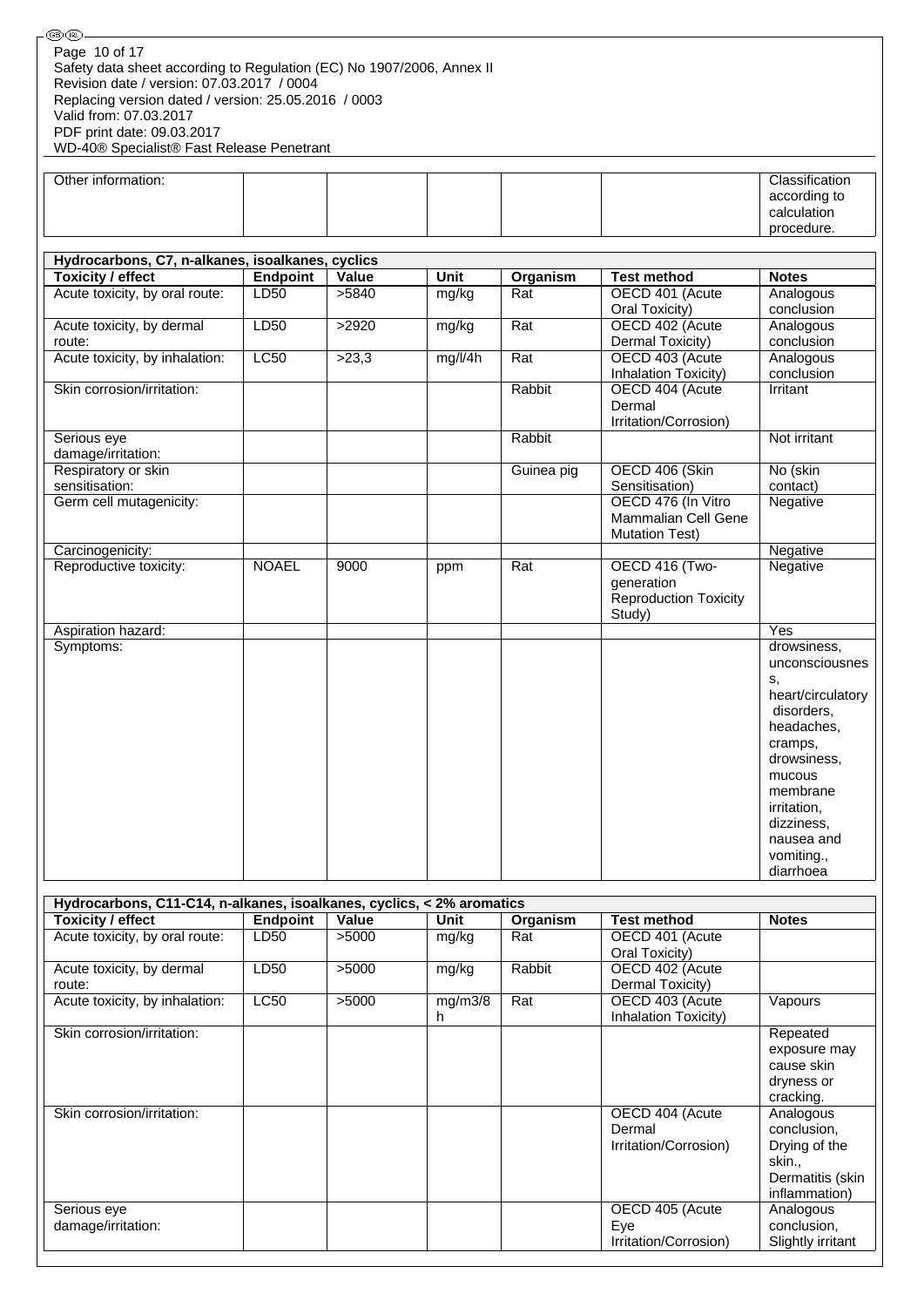| ) (IRL)                                                               |
|-----------------------------------------------------------------------|
| Page 11 of 17                                                         |
| Safety data sheet according to Regulation (EC) No 1907/2006, Annex II |
| Revision date / version: 07.03.2017 / 0004                            |
| Replacing version dated / version: 25.05.2016 / 0003                  |
| Valid from: 07.03.2017                                                |
| PDF print date: 09.03.2017                                            |
| WD-40® Specialist® Fast Release Penetrant                             |

| Respiratory or skin<br>sensitisation:                                   | Rat                       |                                                                         | Not sensitizising                                                |
|-------------------------------------------------------------------------|---------------------------|-------------------------------------------------------------------------|------------------------------------------------------------------|
| Germ cell mutagenicity:                                                 | Salmonella<br>typhimurium | in vivo                                                                 | Negative                                                         |
| Carcinogenicity:                                                        |                           | OECD 453<br>(Combined Chronic<br>Toxicity/Carcinogenicit<br>y Studies)  | Analogous<br>conclusion,<br>Negative                             |
| Reproductive toxicity:                                                  |                           | OECD 414 (Prenatal<br>Developmental<br><b>Toxicity Study)</b>           | Analogous<br>conclusion,<br>Negative                             |
| Specific target organ toxicity -<br>single exposure (STOT-SE):          |                           |                                                                         | Analogous<br>conclusion, No<br>indications of<br>such an effect. |
| Specific target organ toxicity -<br>repeated exposure (STOT-<br>$RE)$ : |                           | OECD 408 (Repeated<br>Dose 90-Day Oral<br>Toxicity Study in<br>Rodents) | Analogous<br>conclusion, Not<br>to be expected                   |
| Aspiration hazard:                                                      |                           |                                                                         | Yes                                                              |
| Symptoms:                                                               |                           |                                                                         | drying of the<br>skin.,<br>headaches,<br>fatigue,                |
|                                                                         |                           |                                                                         | dizziness,<br>nausea,<br>diarrhoea,<br>vomiting                  |

| Distillates (petroleum), hydrotreated light |                 |       |      |          |                    |              |  |  |  |  |
|---------------------------------------------|-----------------|-------|------|----------|--------------------|--------------|--|--|--|--|
| <b>Toxicity / effect</b>                    | <b>Endpoint</b> | Value | Unit | Organism | <b>Test method</b> | <b>Notes</b> |  |  |  |  |
| Aspiration hazard:                          |                 |       |      |          |                    | Yes          |  |  |  |  |

| <b>Carbon dioxide</b> |                 |       |      |          |                    |                                                                                                                                                                              |
|-----------------------|-----------------|-------|------|----------|--------------------|------------------------------------------------------------------------------------------------------------------------------------------------------------------------------|
| Toxicity / effect     | <b>Endpoint</b> | Value | Unit | Organism | <b>Test method</b> | <b>Notes</b>                                                                                                                                                                 |
| Symptoms:             |                 |       |      |          |                    | unconsciousnes<br>s, blisters by<br>skin-contact,<br>vomiting,<br>frostbite,<br>annoyance,<br>palpitations,<br>itching,<br>headaches,<br>cramps, ear<br>noises,<br>dizziness |

| Hydrocarbons, C7-C9, isoalkanes |             |       |       |            |                         |                   |  |  |  |  |
|---------------------------------|-------------|-------|-------|------------|-------------------------|-------------------|--|--|--|--|
| Toxicity / effect               | Endpoint    | Value | Unit  | Organism   | <b>Test method</b>      | <b>Notes</b>      |  |  |  |  |
| Acute toxicity, by oral route:  | LD50        | >5000 | mg/kg | Rat        | OECD 401 (Acute         |                   |  |  |  |  |
|                                 |             |       |       |            | Oral Toxicity)          |                   |  |  |  |  |
| Acute toxicity, by dermal       | LD50        | >2000 | mg/kg | Rabbit     | OECD 402 (Acute         |                   |  |  |  |  |
| route:                          |             |       |       |            | Dermal Toxicity)        |                   |  |  |  |  |
| Acute toxicity, by inhalation:  | <b>LC50</b> | >9.4  | mg/l  | Rat        | OECD 403 (Acute         | Aerosol           |  |  |  |  |
|                                 |             |       |       |            | Inhalation Toxicity)    |                   |  |  |  |  |
| Skin corrosion/irritation:      |             |       |       | Rabbit     | OECD 404 (Acute         | Irritant          |  |  |  |  |
|                                 |             |       |       |            | Dermal                  |                   |  |  |  |  |
|                                 |             |       |       |            | Irritation/Corrosion)   |                   |  |  |  |  |
| Serious eye                     |             |       |       | Rabbit     | OECD 405 (Acute         | Not irritant      |  |  |  |  |
| damage/irritation:              |             |       |       |            | Eye                     |                   |  |  |  |  |
|                                 |             |       |       |            | Irritation/Corrosion)   |                   |  |  |  |  |
| Respiratory or skin             |             |       |       | Guinea pig | OECD 406 (Skin          | Not sensitizising |  |  |  |  |
| sensitisation:                  |             |       |       |            | Sensitisation)          |                   |  |  |  |  |
| Germ cell mutagenicity:         |             |       |       |            | OECD 471 (Bacterial     | Negative          |  |  |  |  |
|                                 |             |       |       |            | <b>Reverse Mutation</b> |                   |  |  |  |  |
|                                 |             |       |       |            | Test)                   |                   |  |  |  |  |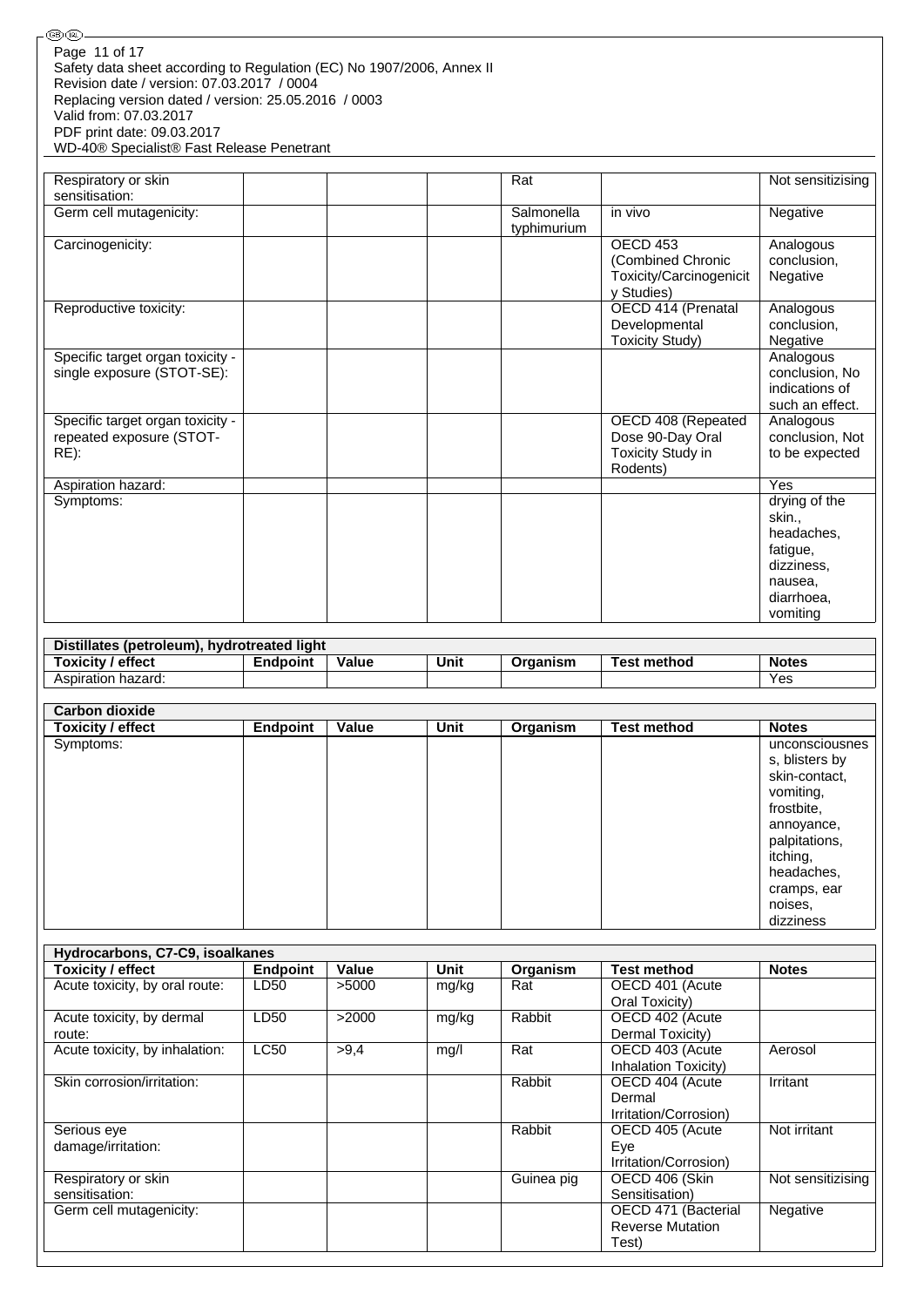| ) (IRL)                                                               |
|-----------------------------------------------------------------------|
| Page 12 of 17                                                         |
| Safety data sheet according to Regulation (EC) No 1907/2006, Annex II |
| Revision date / version: 07.03.2017 / 0004                            |
| Replacing version dated / version: 25.05.2016 / 0003                  |
| Valid from: 07.03.2017                                                |
| PDF print date: 09.03.2017                                            |
| WD-40® Specialist® Fast Release Penetrant                             |

| Germ cell mutagenicity:                                                 |              |      |     |     | OECD 471 (Bacterial<br><b>Reverse Mutation</b><br>Test)                | Negative                                                     |
|-------------------------------------------------------------------------|--------------|------|-----|-----|------------------------------------------------------------------------|--------------------------------------------------------------|
| Germ cell mutagenicity:                                                 |              |      |     | Rat | OECD 478 (Genetic<br>Toxicology - Rodent<br>dominant Lethal Test)      | Negative                                                     |
| Germ cell mutagenicity:                                                 |              |      |     | Rat | OECD 478 (Genetic<br>Toxicology - Rodent<br>dominant Lethal Test)      | Negative                                                     |
| Reproductive toxicity:                                                  | <b>NOAEL</b> | 9000 | ppm | Rat | OECD 416 (Two-<br>generation<br><b>Reproduction Toxicity</b><br>Study) | Negative                                                     |
| Specific target organ toxicity -<br>repeated exposure (STOT-<br>$RE)$ : | <b>NOAEC</b> | 1200 | ppm | Rat | OECD 413<br>(Subchronic Inhalation<br>Toxicity - 90-Day<br>Study)      | Negative                                                     |
| Aspiration hazard:                                                      |              |      |     |     |                                                                        | <b>Yes</b>                                                   |
| Symptoms:                                                               |              |      |     |     |                                                                        | headaches,<br>mucous<br>membrane<br>irritation,<br>dizziness |

| Paraffin wax, fume       |          |       |      |          |                    |              |
|--------------------------|----------|-------|------|----------|--------------------|--------------|
| <b>Toxicity / effect</b> | Endpoint | Value | Unit | Organism | <b>Test method</b> | <b>Notes</b> |
| Symptoms:                |          |       |      |          |                    | diarrhoea    |

# **SECTION 12: Ecological information**

Possibly more information on environmental effects, see Section 2.1 (classification).

|                          | WD-40® Specialist® Fast Release Penetrant |      |       |      |          |                    |                   |  |  |  |  |
|--------------------------|-------------------------------------------|------|-------|------|----------|--------------------|-------------------|--|--|--|--|
| <b>Toxicity / effect</b> | Endpoint                                  | Time | Value | Unit | Organism | <b>Test method</b> | <b>Notes</b>      |  |  |  |  |
| 12.1. Toxicity to fish:  |                                           |      |       |      |          |                    | n.d.a.            |  |  |  |  |
| 12.1. Toxicity to        |                                           |      |       |      |          |                    | n.d.a.            |  |  |  |  |
| daphnia:                 |                                           |      |       |      |          |                    |                   |  |  |  |  |
| 12.1. Toxicity to algae: |                                           |      |       |      |          |                    | n.d.a.            |  |  |  |  |
| 12.2. Persistence and    |                                           |      |       |      |          |                    | Isolate as        |  |  |  |  |
| degradability:           |                                           |      |       |      |          |                    | much as           |  |  |  |  |
|                          |                                           |      |       |      |          |                    | possible with     |  |  |  |  |
|                          |                                           |      |       |      |          |                    | an oil separator. |  |  |  |  |
| 12.3. Bioaccumulative    |                                           |      |       |      |          |                    | n.d.a.            |  |  |  |  |
| potential:               |                                           |      |       |      |          |                    |                   |  |  |  |  |
| 12.4. Mobility in soil:  |                                           |      |       |      |          |                    | n.d.a.            |  |  |  |  |
| 12.5. Results of PBT     |                                           |      |       |      |          |                    | n.d.a.            |  |  |  |  |
| and vPvB assessment      |                                           |      |       |      |          |                    |                   |  |  |  |  |
| 12.6. Other adverse      |                                           |      |       |      |          |                    | n.d.a.            |  |  |  |  |
| effects:                 |                                           |      |       |      |          |                    |                   |  |  |  |  |
| Other information:       |                                           |      |       |      |          |                    | According to      |  |  |  |  |
|                          |                                           |      |       |      |          |                    | the recipe,       |  |  |  |  |
|                          |                                           |      |       |      |          |                    | contains no       |  |  |  |  |
|                          |                                           |      |       |      |          |                    | AOX.              |  |  |  |  |

| Hydrocarbons, C7, n-alkanes, isoalkanes, cyclics |              |             |           |      |                                     |                    |                          |  |  |  |
|--------------------------------------------------|--------------|-------------|-----------|------|-------------------------------------|--------------------|--------------------------|--|--|--|
| <b>Toxicity / effect</b>                         | Endpoint     | <b>Time</b> | Value     | Unit | Organism                            | <b>Test method</b> | <b>Notes</b>             |  |  |  |
| 12.1. Toxicity to fish:                          | <b>LC50</b>  | 96h         | 13.4      | mg/l | Oncorhynchus<br>mykiss              |                    |                          |  |  |  |
| 12.1. Toxicity to<br>daphnia:                    | <b>EL50</b>  | 48h         | 3,2       | mg/l | Daphnia magna                       |                    |                          |  |  |  |
| 12.1. Toxicity to algae:                         | <b>EC50</b>  | 72h         | $10 - 30$ | mg/l | Pseudokirchnerie<br>lla subcapitata |                    |                          |  |  |  |
| 12.1. Toxicity to algae:                         | <b>NOELR</b> | 72h         | 10        | mg/l | Pseudokirchnerie<br>lla subcapitata |                    |                          |  |  |  |
| 12.2. Persistence and<br>degradability:          |              |             |           |      |                                     |                    | Readily<br>biodegradable |  |  |  |
| Water solubility:                                |              |             | 2,6       | mq/l |                                     |                    | $25^{\circ}$ C           |  |  |  |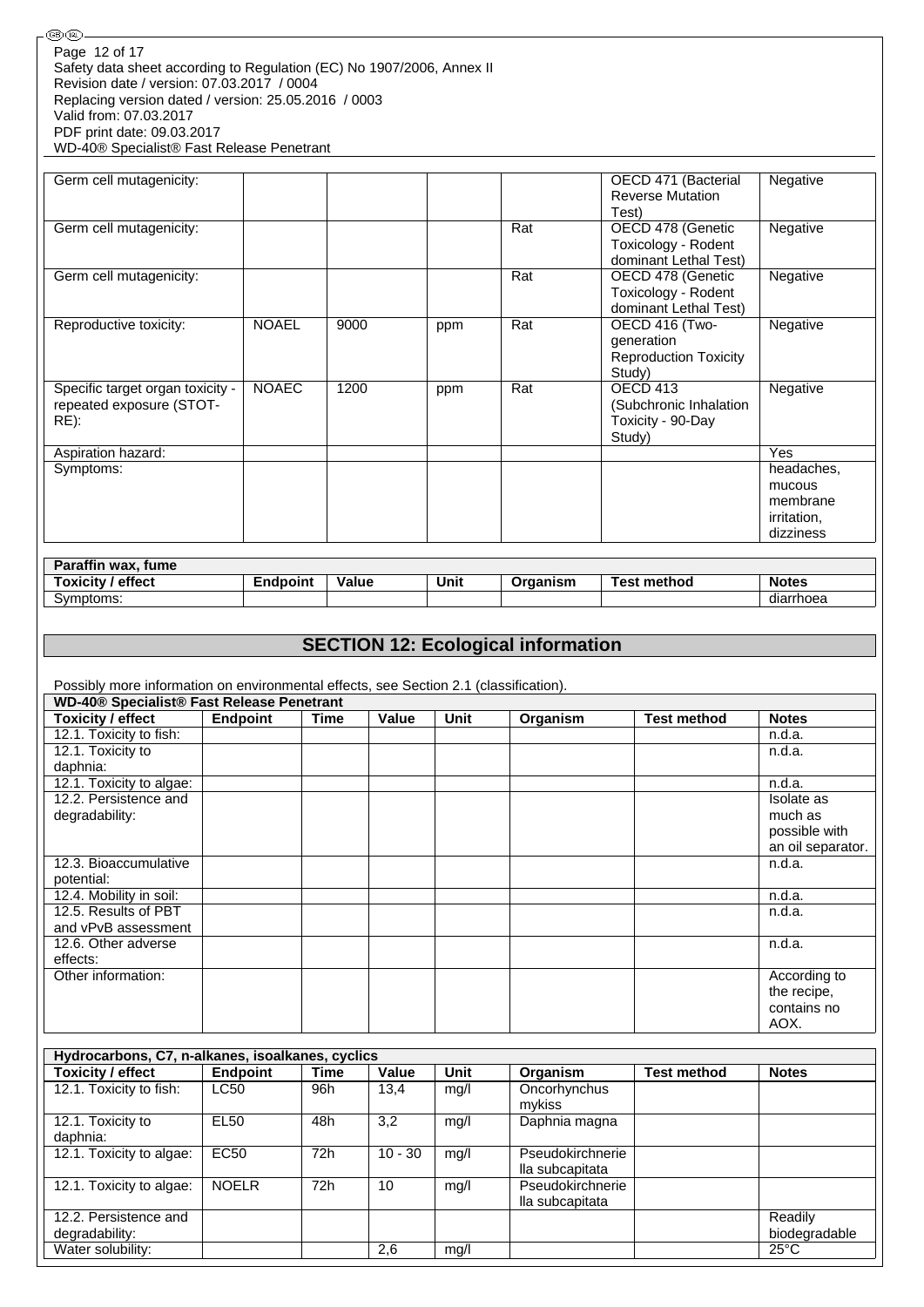**®®** 

| Hydrocarbons, C11-C14, n-alkanes, isoalkanes, cyclics, < 2% aromatics |                 |      |         |      |                                     |                                                                                          |                                           |  |  |  |
|-----------------------------------------------------------------------|-----------------|------|---------|------|-------------------------------------|------------------------------------------------------------------------------------------|-------------------------------------------|--|--|--|
| Toxicity / effect                                                     | <b>Endpoint</b> | Time | Value   | Unit | Organism                            | <b>Test method</b>                                                                       | <b>Notes</b>                              |  |  |  |
| 12.1. Toxicity to fish:                                               | <b>NOELR</b>    | 28d  | 0.17    | mq/l | Oncorhynchus<br>mykiss              | <b>QSAR</b>                                                                              |                                           |  |  |  |
| 12.1. Toxicity to<br>daphnia:                                         | <b>NOELR</b>    | 21d  | 1,22    | mg/l | Daphnia magna                       | QSAR                                                                                     |                                           |  |  |  |
| 12.1. Toxicity to algae:                                              | <b>NOELR</b>    | 72h  | 1000    | mq/l | Pseudokirchnerie<br>lla subcapitata | OECD <sub>201</sub><br>(Alga, Growth<br>Inhibition Test)                                 |                                           |  |  |  |
| 12.2. Persistence and<br>degradability:                               |                 | 28d  | 69      | $\%$ |                                     | <b>OECD 301 F</b><br>(Ready<br>Biodegradability -<br>Manometric<br>Respirometry<br>Test) | Readily<br>biodegradable                  |  |  |  |
| 12.3. Bioaccumulative<br>potential:                                   | Log Pow         |      | $6 - 8$ |      |                                     |                                                                                          | High                                      |  |  |  |
| 12.5. Results of PBT<br>and vPvB assessment                           |                 |      |         |      |                                     |                                                                                          | No PBT<br>substance, No<br>vPvB substance |  |  |  |

| <b>Carbon dioxide</b>    |             |      |       |      |                 |                    |              |
|--------------------------|-------------|------|-------|------|-----------------|--------------------|--------------|
| <b>Toxicity / effect</b> | Endpoint    | Time | Value | Unit | Organism        | <b>Test method</b> | <b>Notes</b> |
| 12.1. Toxicity to fish:  | <b>LC50</b> | 96h  | 35    | mq/l | Salmo gairdneri |                    |              |
| 12.6. Other adverse      |             |      |       |      |                 |                    | Greenhouse   |
| effects:                 |             |      |       |      |                 |                    | effect       |
| Other information:       | Log Kow     |      | 0,83  |      |                 |                    |              |
| Global warming           |             |      |       |      |                 |                    |              |
| potential (GWP):         |             |      |       |      |                 |                    |              |

| Hydrocarbons, C7-C9, isoalkanes         |                 |             |       |      |                                     |                                                                                          |                                               |
|-----------------------------------------|-----------------|-------------|-------|------|-------------------------------------|------------------------------------------------------------------------------------------|-----------------------------------------------|
| <b>Toxicity / effect</b>                | Endpoint        | <b>Time</b> | Value | Unit | Organism                            | <b>Test method</b>                                                                       | <b>Notes</b>                                  |
| 12.1. Toxicity to fish:                 | LC <sub>0</sub> |             | 0,11  | mq/l | Oncorhynchus<br>mykiss              | OECD 203<br>(Fish, Acute                                                                 |                                               |
|                                         |                 |             |       |      |                                     | <b>Toxicity Test)</b>                                                                    |                                               |
| 12.1. Toxicity to<br>daphnia:           | <b>EL50</b>     | 48h         | 2,4   | mg/l | Daphnia magna                       |                                                                                          |                                               |
| 12.1. Toxicity to<br>daphnia:           | <b>EC50</b>     | 21d         | 0,23  | mg/l | Daphnia magna                       | OECD <sub>211</sub><br>(Daphnia magna<br>Reproduction<br>Test)                           |                                               |
| 12.1. Toxicity to algae:                | <b>EL50</b>     | 72h         | 12    | mg/l | Pseudokirchnerie<br>lla subcapitata | OECD <sub>201</sub><br>(Alga, Growth<br>Inhibition Test)                                 |                                               |
| 12.2. Persistence and<br>degradability: |                 | 28d         | 22    | %    |                                     |                                                                                          | Hardly<br>biodegradable                       |
| 12.2. Persistence and<br>degradability: |                 | 28d         | 22    | $\%$ |                                     | <b>OECD 301 F</b><br>(Ready<br>Biodegradability -<br>Manometric<br>Respirometry<br>Test) | Not readily but<br>inherent<br>biodegradable. |
| Other organisms:                        | <b>EL50</b>     | 48h         | 28,48 | mg/l | Tetrahymen<br>pyriformis            |                                                                                          |                                               |

# **SECTION 13: Disposal considerations**

#### **13.1 Waste treatment methods For the substance / mixture / residual amounts**

EC disposal code no.:

The waste codes are recommendations based on the scheduled use of this product. Owing to the user's specific conditions for use and disposal, other waste codes may be allocated under certain circumstances. (2014/955/EU) 07 06 04 other organic solvents, washing liquids and mother liquors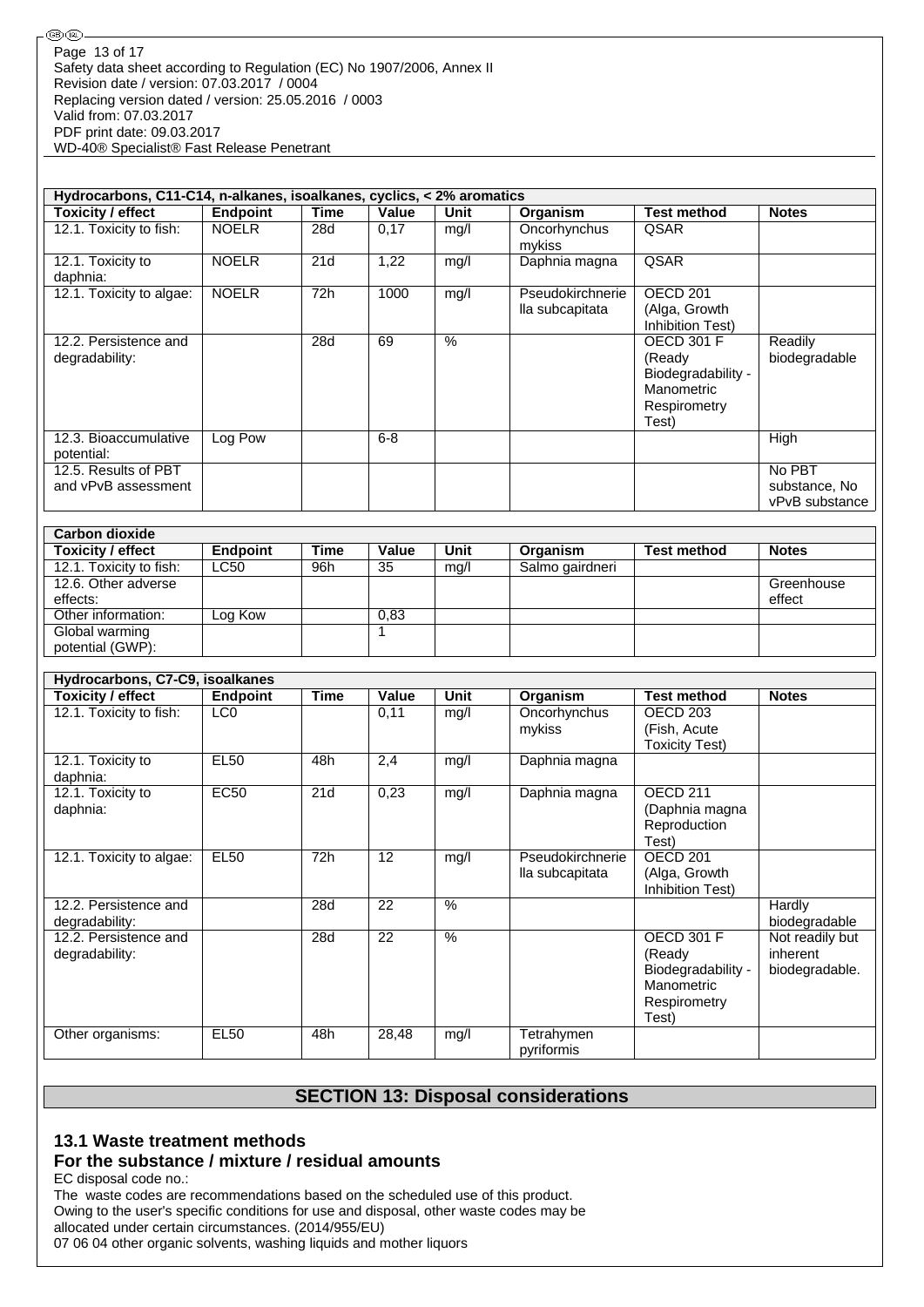| ®ை-                                                                                                                                                                                                                    |                                                                                                     |  |  |  |
|------------------------------------------------------------------------------------------------------------------------------------------------------------------------------------------------------------------------|-----------------------------------------------------------------------------------------------------|--|--|--|
| Page 14 of 17<br>Safety data sheet according to Regulation (EC) No 1907/2006, Annex II<br>Revision date / version: 07.03.2017 / 0004<br>Replacing version dated / version: 25.05.2016 / 0003<br>Valid from: 07.03.2017 |                                                                                                     |  |  |  |
| PDF print date: 09.03.2017                                                                                                                                                                                             |                                                                                                     |  |  |  |
| WD-40® Specialist® Fast Release Penetrant                                                                                                                                                                              |                                                                                                     |  |  |  |
| Recommendation:<br>Sewage disposal shall be discouraged.<br>Pay attention to local and national official regulations.<br>Take full aerosol cans to problem waste collection.                                           |                                                                                                     |  |  |  |
| Take emptied aerosol cans to valuable material collection.                                                                                                                                                             |                                                                                                     |  |  |  |
| For contaminated packing material<br>Pay attention to local and national official regulations.<br>Recommendation:                                                                                                      |                                                                                                     |  |  |  |
| Do not perforate, cut up or weld uncleaned container.                                                                                                                                                                  |                                                                                                     |  |  |  |
| Recycling                                                                                                                                                                                                              |                                                                                                     |  |  |  |
| 15 01 04 metallic packaging                                                                                                                                                                                            |                                                                                                     |  |  |  |
|                                                                                                                                                                                                                        | <b>SECTION 14: Transport information</b>                                                            |  |  |  |
|                                                                                                                                                                                                                        |                                                                                                     |  |  |  |
| <b>General statements</b>                                                                                                                                                                                              |                                                                                                     |  |  |  |
| 14.1. UN number:                                                                                                                                                                                                       | 1950                                                                                                |  |  |  |
| Transport by road/by rail (ADR/RID)<br>14.2. UN proper shipping name:                                                                                                                                                  |                                                                                                     |  |  |  |
| UN 1950 AEROSOLS                                                                                                                                                                                                       |                                                                                                     |  |  |  |
| 14.3. Transport hazard class(es):                                                                                                                                                                                      | 2.1                                                                                                 |  |  |  |
| 14.4. Packing group:                                                                                                                                                                                                   |                                                                                                     |  |  |  |
| Classification code:<br>LQ:                                                                                                                                                                                            | 5F<br>1 L                                                                                           |  |  |  |
| 14.5. Environmental hazards:                                                                                                                                                                                           | environmentally hazardous                                                                           |  |  |  |
| Tunnel restriction code:                                                                                                                                                                                               | D                                                                                                   |  |  |  |
| Transport by sea (IMDG-code)                                                                                                                                                                                           |                                                                                                     |  |  |  |
| 14.2. UN proper shipping name:                                                                                                                                                                                         |                                                                                                     |  |  |  |
| AEROSOLS (NAPHTHA (PETROLEUM))<br>14.3. Transport hazard class(es):                                                                                                                                                    | 2.1                                                                                                 |  |  |  |
| 14.4. Packing group:                                                                                                                                                                                                   |                                                                                                     |  |  |  |
| EmS:                                                                                                                                                                                                                   | $F-D, S-U$                                                                                          |  |  |  |
| Marine Pollutant:                                                                                                                                                                                                      | Yes                                                                                                 |  |  |  |
| 14.5. Environmental hazards:<br><b>Transport by air (IATA)</b>                                                                                                                                                         | environmentally hazardous                                                                           |  |  |  |
| 14.2. UN proper shipping name:                                                                                                                                                                                         |                                                                                                     |  |  |  |
| Aerosols, flammable                                                                                                                                                                                                    |                                                                                                     |  |  |  |
| 14.3. Transport hazard class(es):                                                                                                                                                                                      | 2.1                                                                                                 |  |  |  |
| 14.4. Packing group:<br>14.5. Environmental hazards:                                                                                                                                                                   | Not applicable                                                                                      |  |  |  |
| 14.6. Special precautions for user                                                                                                                                                                                     |                                                                                                     |  |  |  |
| Persons employed in transporting dangerous goods must be trained.                                                                                                                                                      |                                                                                                     |  |  |  |
| All persons involved in transporting must observe safety regulations.<br>Precautions must be taken to prevent damage.                                                                                                  |                                                                                                     |  |  |  |
| 14.7. Transport in bulk according to Annex II of MARPOL and the IBC Code                                                                                                                                               |                                                                                                     |  |  |  |
| Freighted as packaged goods rather than in bulk, therefore not applicable.<br>Minimum amount regulations have not been taken into account.                                                                             |                                                                                                     |  |  |  |
| Danger code and packing code on request.                                                                                                                                                                               |                                                                                                     |  |  |  |
| Comply with special provisions.                                                                                                                                                                                        |                                                                                                     |  |  |  |
|                                                                                                                                                                                                                        | <b>SECTION 15: Regulatory information</b>                                                           |  |  |  |
|                                                                                                                                                                                                                        |                                                                                                     |  |  |  |
| Observe restrictions:                                                                                                                                                                                                  | 15.1 Safety, health and environmental regulations/legislation specific for the substance or mixture |  |  |  |
| Comply with trade association/occupational health regulations.                                                                                                                                                         |                                                                                                     |  |  |  |
| Directive 2010/75/EU (VOC):                                                                                                                                                                                            | $~1$ – 83 %                                                                                         |  |  |  |
| <b>REGULATION (EC) No 648/2004</b><br>n.a.                                                                                                                                                                             |                                                                                                     |  |  |  |
| Observe youth employment law (German regulation).                                                                                                                                                                      |                                                                                                     |  |  |  |
| <b>15.2 Chemical safety assessment</b>                                                                                                                                                                                 |                                                                                                     |  |  |  |

A chemical safety assessment is not provided for mixtures.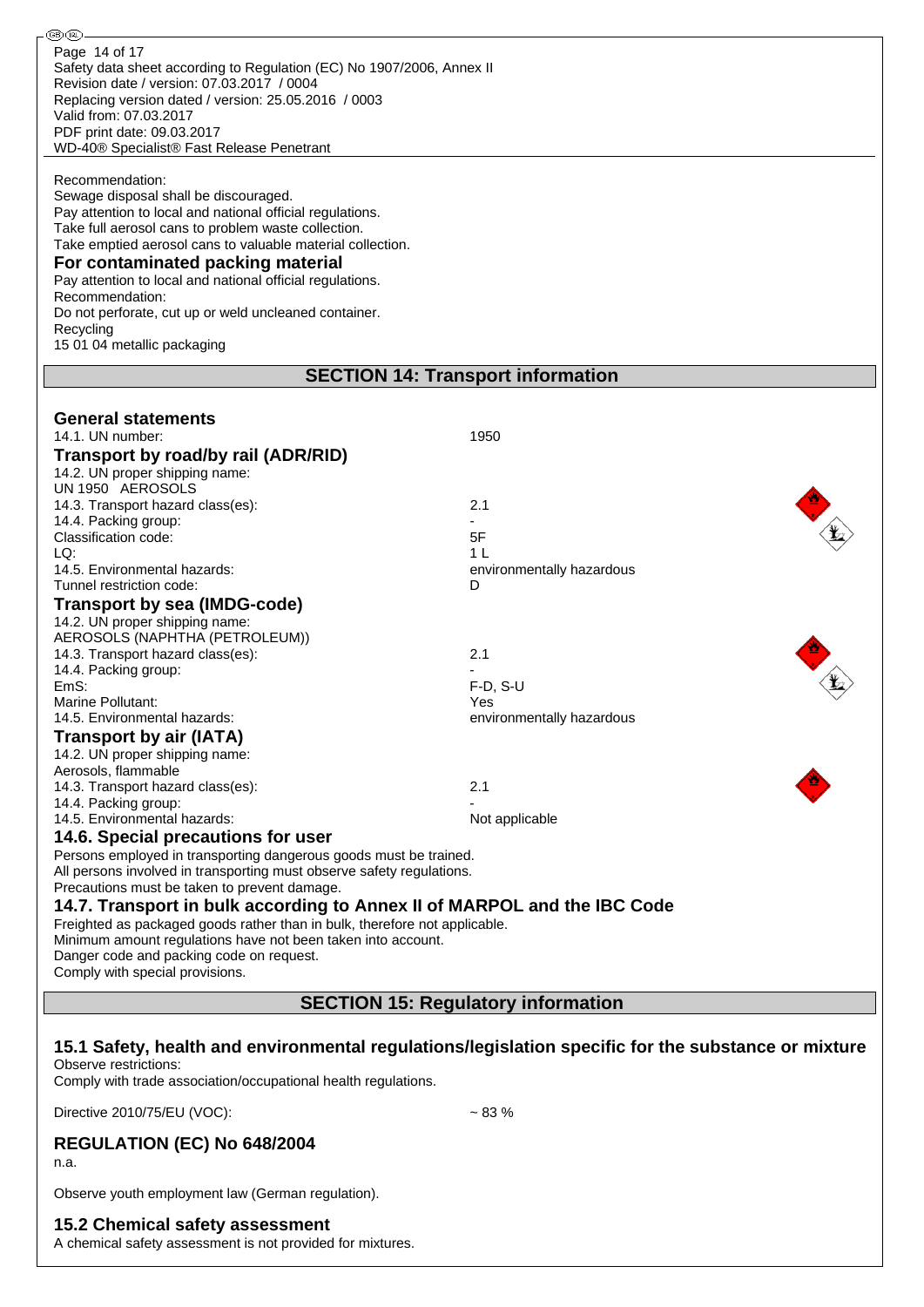## **SECTION 16: Other information**

EU F0053 Revised sections: 2,16 These details refer to the product as it is delivered. Employee instruction/training in handling hazardous materials is required. Employee training in handling dangerous goods is required.

### **Classification and processes used to derive the classification of the mixture in accordance with the ordinance (EG) 1272/2008 (CLP):**

| <b>Classification in accordance with regulation</b><br>(EC) No. 1272/2008 (CLP) | <b>Evaluation method used</b>                       |
|---------------------------------------------------------------------------------|-----------------------------------------------------|
| Skin Irrit. 2, H315                                                             | Classification according to calculation procedure.  |
| STOT SE 3, H336                                                                 | Classification according to calculation procedure.  |
| Aquatic Chronic 2, H411                                                         | Classification according to calculation procedure.  |
| Aerosol 1, H222                                                                 | Classification according to calculation procedure.  |
| Asp. Tox. 1, H304                                                               | Classification according to calculation procedure.  |
| Aerosol 1, H229                                                                 | Classification based on the form or physical state. |

The following phrases represent the posted Hazard Class and Risk Category Code (GHS/CLP) of the product and the constituents (specified in Section 2 and 3).

H225 Highly flammable liquid and vapour. --- ---

H304 May be fatal if swallowed and enters airways.

H315 Causes skin irritation.

H336 May cause drowsiness or dizziness.

H411 Toxic to aquatic life with long lasting effects.

Skin Irrit. — Skin irritation STOT SE — Specific target organ toxicity - single exposure - narcotic effects Aquatic Chronic — Hazardous to the aquatic environment - chronic Aerosol — Aerosols Asp. Tox. — Aspiration hazard

Flam. Liq. — Flammable liquid

#### **Any abbreviations and acronyms used in this document:**

AC Article Categories acc., acc. to according, according to ACGIHAmerican Conference of Governmental Industrial Hygienists ADR Accord européen relatif au transport international des marchandises Dangereuses par Route (= European Agreement concerning the International Carriage of Dangerous Goods by Road) AOEL Acceptable Operator Exposure Level AOX Adsorbable organic halogen compounds approx. approximately Art., Art. no. Article number ATE Acute Toxicity Estimate according to Regulation (EC) 1272/2008 (CLP) BAM Bundesanstalt für Materialforschung und -prüfung (Federal Institute for Materials Research and Testing, Germany) BAuA Bundesanstalt für Arbeitsschutz und Arbeitsmedizin (= Federal Institute for Occupational Health and Safety, Germany) BCF Bioconcentration factor BGV Berufsgenossenschaftliche Vorschrift (= Accident Prevention Regulation) BHT Butylhydroxytoluol (= 2,6-Di-t-butyl-4-methyl-phenol) BMGV Biological monitoring guidance value (EH40, UK) BOD Biochemical oxygen demand BSEF Bromine Science and Environmental Forum bw body weight CAS Chemical Abstracts Service CEC Coordinating European Council for the Development of Performance Tests for Fuels, Lubricants and Other Fluids CESIO Comité Européen des Agents de Surface et de leurs Intermédiaires Organiques CIPAC Collaborative International Pesticides Analytical Council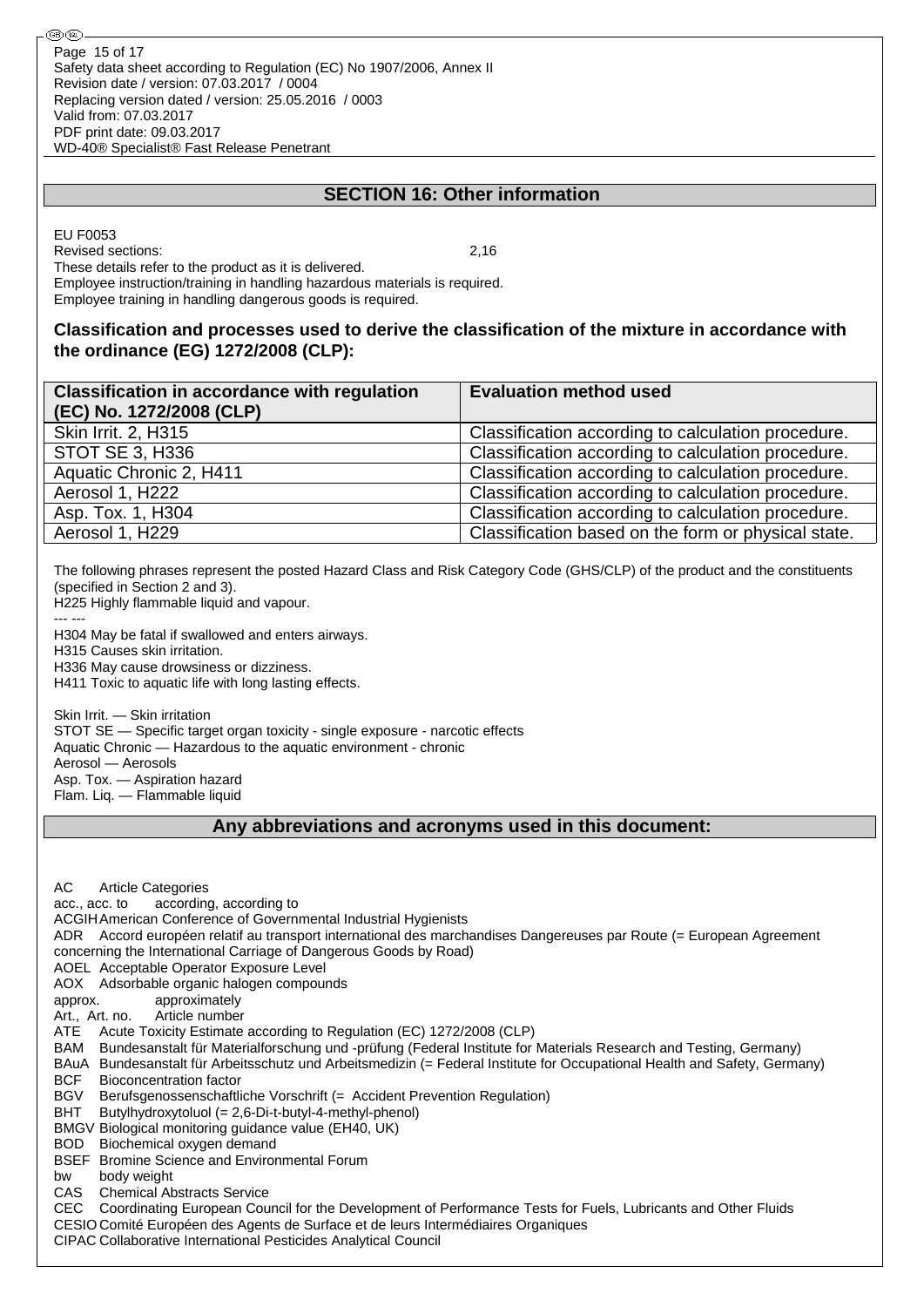⊛® Page 16 of 17Safety data sheet according to Regulation (EC) No 1907/2006, Annex II Revision date / version: 07.03.2017 / 0004 Replacing version dated / version: 25.05.2016 / 0003 Valid from: 07.03.2017 PDF print date: 09.03.2017 WD-40® Specialist® Fast Release Penetrant CLP Classification, Labelling and Packaging (REGULATION (EC) No 1272/2008 on classification, labelling and packaging of substances and mixtures) CMR carcinogenic, mutagenic, reproductive toxic COD Chemical oxygen demand CTFA Cosmetic, Toiletry, and Fragrance Association DMEL Derived Minimum Effect Level DNEL Derived No Effect Level DOC Dissolved organic carbon DT50 Dwell Time - 50% reduction of start concentration DVS Deutscher Verband für Schweißen und verwandte Verfahren e.V. (= German Association for Welding and Allied Processes)<br>dw drv weight dw dry weight<br>e.g. for exampl<br>EC European for example (abbreviation of Latin 'exempli gratia'), for instance **European Community** ECHA European Chemicals Agency EEA European Economic Area EEC European Economic Community EINECS European Inventory of Existing Commercial Chemical Substances<br>ELINCS European List of Notified Chemical Substances European List of Notified Chemical Substances EN European Norms EPA United States Environmental Protection Agency (United States of America) ERC Environmental Release Categories ES Exposure scenario etc. et cetera EU European Union EWC European Waste Catalogue Fax. Fax number gen. general GHS Globally Harmonized System of Classification and Labelling of Chemicals GWP Global warming potential HET-CAM Hen's Egg Test - Chorionallantoic Membrane HGWP Halocarbon Global Warming Potential IARC International Agency for Research on Cancer IATA International Air Transport Association IBC Intermediate Bulk Container IBC (Code) International Bulk Chemical (Code) IC Inhibitory concentration IMDG-code International Maritime Code for Dangerous Goods incl. including, inclusive IUCLIDInternational Uniform ChemicaL Information Database LC lethal concentration LC50 lethal concentration 50 percent kill LCLo lowest published lethal concentration LD Lethal Dose of a chemical LD50 Lethal Dose, 50% kill LDLo Lethal Dose Low LOAELLowest Observed Adverse Effect Level LOEC Lowest Observed Effect Concentration LOEL Lowest Observed Effect Level LQ Limited Quantities MARPOL International Convention for the Prevention of Marine Pollution from Ships n.a. not applicable n.av. not available n.c. not checked n.d.a. no data available NIOSHNational Institute of Occupational Safety and Health (United States of America) NOAEC No Observed Adverse Effective Concentration NOAEL No Observed Adverse Effect Level NOEC No Observed Effect Concentration NOEL No Observed Effect Level ODP Ozone Depletion Potential OECD Organisation for Economic Co-operation and Development org. organic PAH polycyclic aromatic hydrocarbon PBT persistent, bioaccumulative and toxic PC Chemical product category PE Polyethylene PNEC Predicted No Effect Concentration